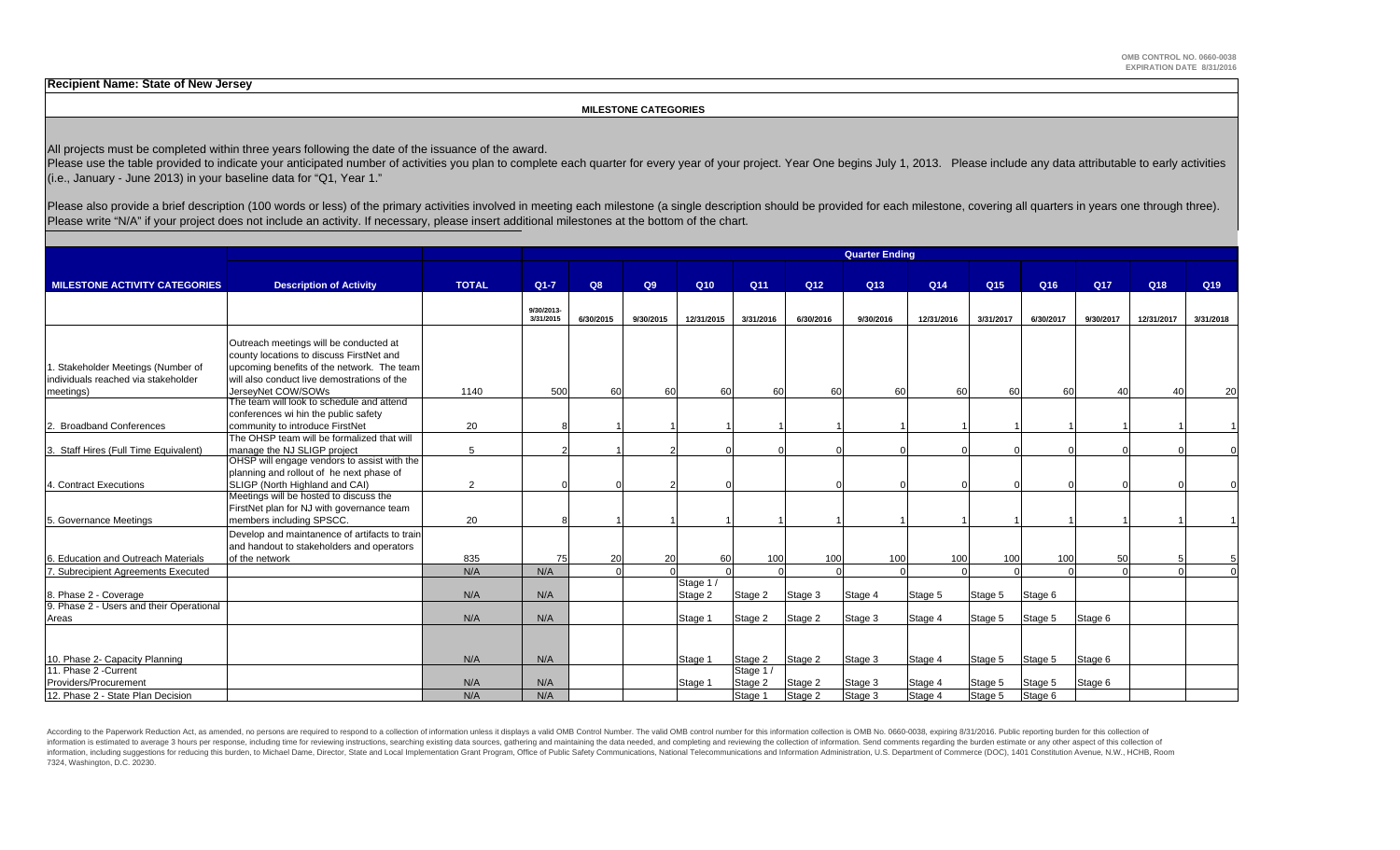**OMB CONTROL NO. 0660-0038 EXPIRATION DATE: 8/31/2016**

**Recipient Name: State of New Jersey**

|                                                                                                                                                                                                                                |     | <b>TOTAL</b>   |                   |           |            |           |                 |                 |                                                     | <b>Quarter Ending</b> |            |                 |           |                 |               |                                 |
|--------------------------------------------------------------------------------------------------------------------------------------------------------------------------------------------------------------------------------|-----|----------------|-------------------|-----------|------------|-----------|-----------------|-----------------|-----------------------------------------------------|-----------------------|------------|-----------------|-----------|-----------------|---------------|---------------------------------|
| <b>Quarterly Cost Category Expenditures</b>                                                                                                                                                                                    |     | <b>FEDERAL</b> | $Q1 - 7$          | Q8        |            | Q9        | Q10             | Q <sub>11</sub> | Q <sub>12</sub>                                     | Q <sub>13</sub>       | Q14        | Q <sub>15</sub> | Q16       | Q <sub>17</sub> | Q18           | Q19                             |
|                                                                                                                                                                                                                                |     |                |                   |           |            |           |                 |                 |                                                     |                       |            |                 |           |                 |               |                                 |
|                                                                                                                                                                                                                                |     |                | 9/30/2013-3/31/15 | 6/30/2015 |            | 9/30/2015 | 12/31/2015      | 3/31/2016       | 6/30/2016                                           | 9/30/2016             | 12/31/2016 | 3/31/2017       | 6/30/2017 | 9/30/2017       | 12/31/2017    | 3/31/2018                       |
| a. Personnnel                                                                                                                                                                                                                  | \$. | 1,920          | $5,914$ \$        |           | $5,914$ \$ | 5,914     | (3,994)         |                 |                                                     |                       |            |                 |           |                 |               | $\overline{1,920.00}$ Correctin |
| b. Fringe Benefits                                                                                                                                                                                                             |     |                | 3,001             | - \$      | $3,001$ \$ | 3,001     | (3,001)         |                 |                                                     |                       |            |                 |           |                 |               |                                 |
| c. Travel                                                                                                                                                                                                                      | \$  | 13.000         | $3,009$ \$        |           | $3,009$ \$ | 3,009     | 3,009           | 5.009           | 6.100                                               | 7,000                 | 8,500      | 9.200           | 11,000 \$ | 12,520 \$       | 13,000 \$     | 13,000.00 the revise            |
| d. Equipment                                                                                                                                                                                                                   |     |                |                   |           |            |           |                 |                 |                                                     |                       |            |                 |           |                 |               |                                 |
| e. Supplies                                                                                                                                                                                                                    |     | 7,708          | 6,458 \$          |           | $6,458$ \$ | 6,458     | 6,458           | 6,634           | $6,809$ \$                                          | 6,985                 | 7,000      | 7,200           | 7,310 \$  | 7,500 \$        | $7,708$ \$    | 7,708.00                        |
| f. Contractual                                                                                                                                                                                                                 |     | 2,673,533      | 12,379 \$         |           | 12,797 \$  | 12,7971   | 20,000          | 313,797         | 613,797 \$                                          | 913,797               | 1,213,797  | 1,513,797       | 1,813,797 | 2,113,797       | 2,413,797     | 2,673,533.00                    |
| g. Construction                                                                                                                                                                                                                |     |                |                   |           |            |           |                 |                 |                                                     |                       |            |                 |           |                 |               |                                 |
| h. Other                                                                                                                                                                                                                       |     | 15.767         |                   |           |            | 6,032     | 7,100           | 8.000           | $9.413$ $\bar{5}$                                   | 10,200                | 12,000     | 12,500          | 13.750 \$ | 15,000          | 15.767 S      | 15.767.00                       |
| i. Total Direct Charges (sum of a-h)                                                                                                                                                                                           |     | 2,711,928      | 30,761            |           | 31,179     | 37,212    | 29,572          | 333,440         | 636,119                                             | 937,982               | 1,241,297  | 1,542,697       | 1,845,857 | 2,148,817       | 2,450,272     | 2,711,928.00                    |
| j. Indirect Charges                                                                                                                                                                                                            |     |                |                   |           |            |           |                 |                 |                                                     |                       |            |                 |           |                 |               |                                 |
| k. TOTAL (sum i and i)                                                                                                                                                                                                         |     | 2.711.928      | 30,761            |           | 31.179     | 37,212    | 29.572          | 333.440         | 636.119                                             | 937.982               | 1.241.297  | 1.542.697       | 1.845.857 | 2.148.817       | $2.450.272$ S | 2.711.928.00                    |
|                                                                                                                                                                                                                                |     |                |                   |           |            |           |                 |                 |                                                     |                       |            |                 |           |                 |               |                                 |
|                                                                                                                                                                                                                                |     |                |                   |           |            |           |                 |                 | <b>Cost Class Category Non-Federal Expenditures</b> |                       |            |                 |           |                 |               |                                 |
|                                                                                                                                                                                                                                |     |                |                   |           |            |           |                 |                 |                                                     |                       |            |                 |           |                 |               |                                 |
| The completion of your project budget (non-federal, matching funds) should be reported in the quarter you are anticipating expending the funds. Year One begins July 1, 2013. Please include any data attributable to early ac |     |                |                   |           |            |           |                 |                 |                                                     |                       |            |                 |           |                 |               |                                 |
|                                                                                                                                                                                                                                |     | <b>TOTAL</b>   |                   |           |            |           |                 |                 |                                                     | <b>Quarter Ending</b> |            |                 |           |                 |               |                                 |
| <b>Quarterly Cost Category Expenditures NON-FEDERAL</b>                                                                                                                                                                        |     |                | $Q1 - 7$          | Q8        |            | Q9        | Q <sub>10</sub> | Q11             | Q <sub>12</sub>                                     | Q <sub>13</sub>       | Q14        | Q15             | Q16       | Q <sub>17</sub> | Q18           | Q19                             |

| a. Personnnel                        | \$447,986 | \$26,627 | \$26,627 | 40,443   | 55,000   | \$114,532 | \$202,436 | \$290,341 | \$378,246 | \$447,986.30 |  | \$447,986.30 |
|--------------------------------------|-----------|----------|----------|----------|----------|-----------|-----------|-----------|-----------|--------------|--|--------------|
| b. Fringe Benefits                   | \$202,714 | \$12,108 | \$12,108 | 17,656   | 21,000   | \$47,238  | \$82,367  | \$117,497 | \$152,627 | \$202,713.81 |  | \$202,713.81 |
| c. Travel                            |           |          |          |          |          |           |           |           |           |              |  | \$0.00       |
| d. Equipment                         | \$0       |          |          |          |          |           |           |           |           |              |  | \$0.00       |
| e. Supplies                          |           |          |          |          |          |           |           |           |           |              |  | \$0.00       |
| f. Contractual                       |           |          |          |          |          |           |           |           |           |              |  | \$0.00       |
| g. Construction                      |           |          |          |          |          |           |           |           |           |              |  | \$0.00       |
| h. Other                             | \$31,025  |          |          |          |          | \$5,190   | \$10,380  | \$15,570  | \$20,760  | \$31,024 89  |  | \$31,024.89  |
| i. Total Direct Charges (sum of a-h) | \$681,725 | \$38,735 | \$38,735 | \$58,099 | \$76,000 | \$166,959 | \$295,184 | \$423,408 | \$551,632 | \$681,725 00 |  | \$681,725.00 |
| j. Indirect Charges                  |           |          |          |          |          |           |           |           |           |              |  | \$0.00       |
| k. TOTAL (sum i and j)               | \$681,725 | \$38,735 | \$38,735 | \$58,099 | \$76,000 | \$166,959 | \$295,184 | \$423,408 | \$551,632 | \$681,725 00 |  | \$681,725.00 |

According to the Paperwork Reduction Act, as amended, no persons are required to respond to a collection of information unless it displays a valid OMB Control Number. The valid OMB control number for this information colle time for reviewing instructions, searching existing data sources, gathering and maintalning the data needed, and completing and reviewing the collection of information. Send comments regarding the burden estimate or any ot Program, Office of Public Safety Communications, National Telecommunications and Information Administration, U.S. Department of Commerce (DOC), 1401 Constitution Avenue, N.W., HCHB, Room 7324, Washington, D.C. 20230.

| \$69,496 | \$69,914 |  |  |  |  | \$95,311    \$105,572   \$500,399    \$931,303   \$1,361,390   \$1,792,930   \$2,224,422   \$1,845,857   \$2,148,817   \$2,450,272    \$3,393,653 |  |
|----------|----------|--|--|--|--|---------------------------------------------------------------------------------------------------------------------------------------------------|--|
|          |          |  |  |  |  |                                                                                                                                                   |  |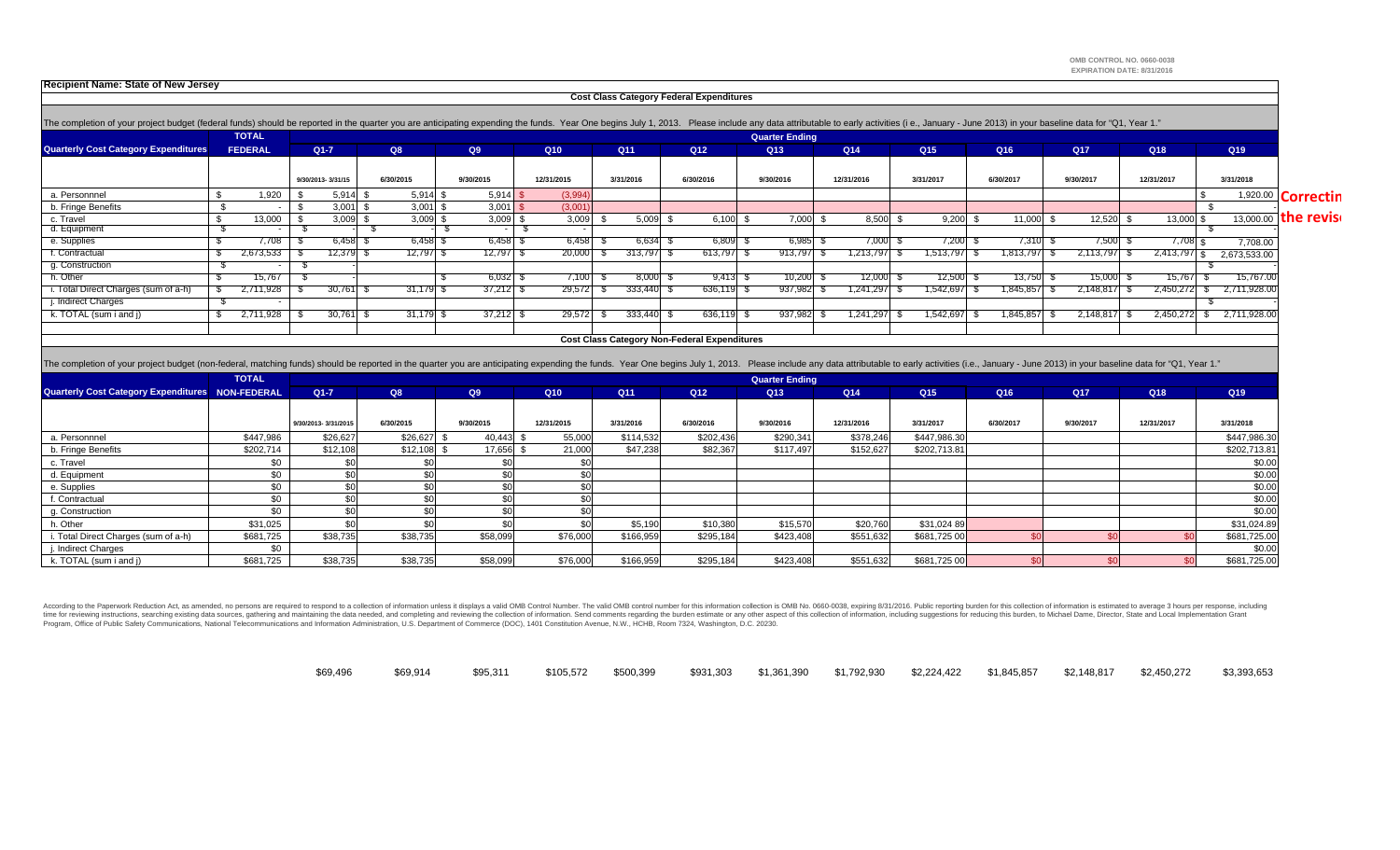**ng entries were made in Q10 to mirror ed budget.**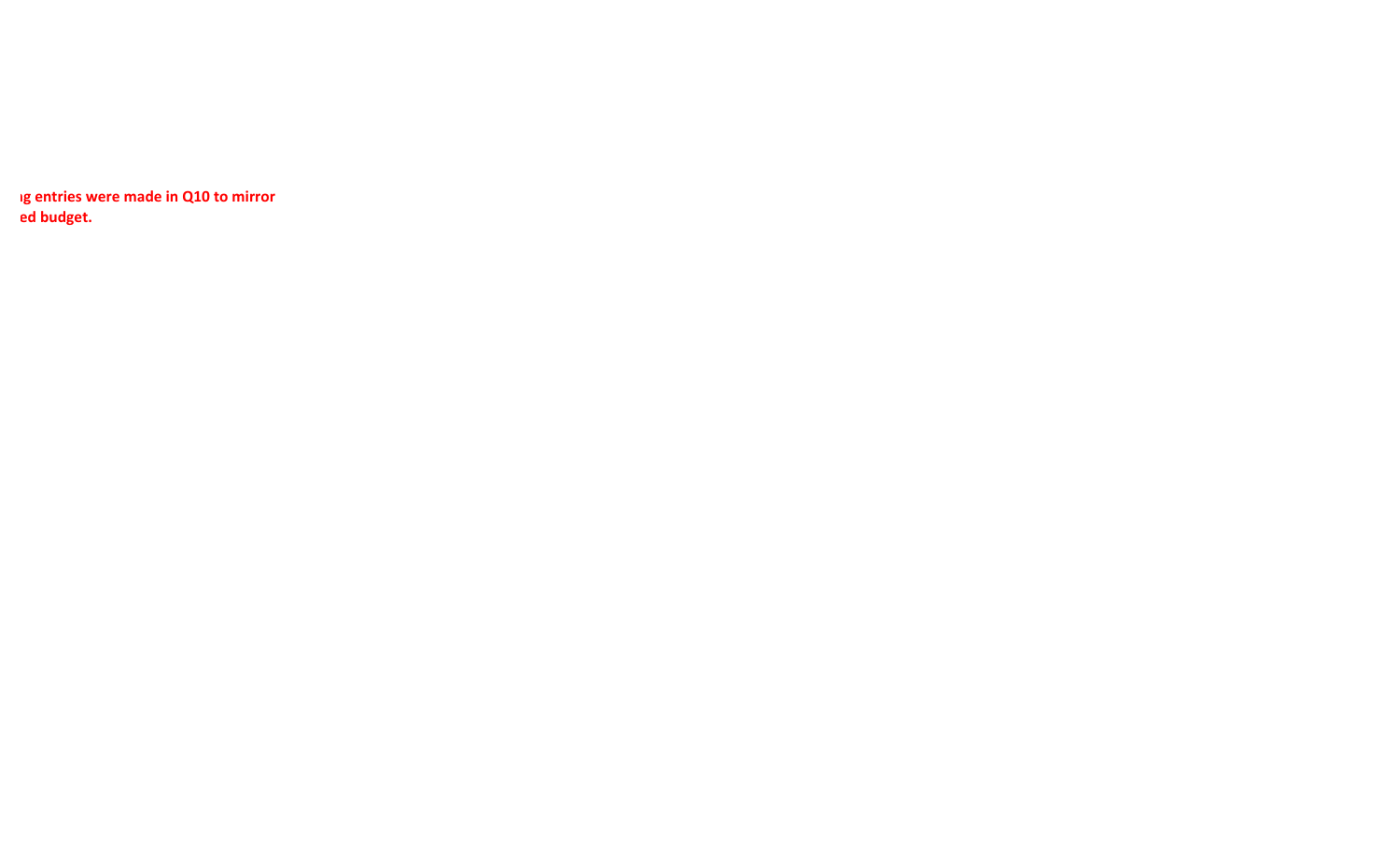| Category                                                                                                                                                                                                       | <b>Detailed</b>         |                  |                   | <b>Breakdown</b> |                 |
|----------------------------------------------------------------------------------------------------------------------------------------------------------------------------------------------------------------|-------------------------|------------------|-------------------|------------------|-----------------|
|                                                                                                                                                                                                                | <b>Description of</b>   |                  |                   | of Costs         |                 |
| a. Personnel                                                                                                                                                                                                   | Quantity                | <b>Unit Cost</b> | <b>Total Cost</b> | Federal          | Non-Federal     |
| PROGRAM MANAGER<br>The Program Manager will spend 33% of the time on SLIGP<br>grant activities for 3 years. The Program Manager's annual salary<br>is \$100,000.<br>$$100,000 \times 33\% = $33,000$           | 3 years                 | \$33,000         | \$99,000          | \$99,000         | $\overline{50}$ |
| PREAWARD PROGRAM MANAGER<br>For Preaward application - 40 hours total, all in first year.                                                                                                                      | 40 hours                | \$48             | \$1,923           | \$1,923          | \$0             |
| <b>SWIC</b><br>The SWIC will spend 35% of the time on SLIGP grant activities<br>for 3 years. The SWIC's annual salary is \$100,000<br>$$100,000 \times 35\% = $35,000$                                         | 3 years                 | \$35,000         | \$105,000         | \$0              | \$105,000       |
| <b>OUTREACH DIRECTOR</b><br>The Outreach Director will spend 36.592% of the time on SLIGP<br>grant activities for 3 years. The Outreach Director's annual salary<br>is \$80,000. \$80,000 X 35.512% = \$28,410 | 3 years                 | \$29,274         | \$87,820          | \$0              | \$87,820        |
| <b>KEY STAKEHOLDER AGENCY STAFF</b><br>Key Agency staff from 4 agencies will spend 8 hours per week<br>for 3 years on SLIGP work. The average salary is \$90,000                                               | 3 years                 | \$69,232         | \$207,696         | \$0              | \$207,696       |
| <b>GOVERNANCE BODY MEMBERS</b><br>3 hours per quarter for each of 10 SPSCC members; an hour<br>monthly for each of 10 PSCAC members for 3 years on SLIGP<br>work. Average salary is \$100,000                  | 3 years                 | \$11,538         | \$34,615          | $\Omega$         | \$34,615        |
| <b>Total Personnel</b>                                                                                                                                                                                         |                         |                  | \$536,054         | \$100,923        | \$435,131       |
| b. Fringe Benefits                                                                                                                                                                                             | $3-Yr$<br>Salary/Person | <b>Benefits</b>  | <b>Total Cost</b> | Federal          | Non-Federal     |
| <b>SWIC</b><br>Fringe is calculated at 45.35% of salary, for the portion of time<br>spent on SLIGP activities (35%) for 3 years                                                                                | \$300,000               | 45.35%           | \$47,618          | \$0              | \$47,618        |
| <b>Outreach Director</b><br>Fringe is calculated at 45.35% of salary, for the portion of time<br>spent on SLIGP activities (33%) for 3 years                                                                   | \$240,000               | 45.35%           | \$39,827          | $\sqrt{6}$       | \$39,827        |
| Key Agency Staff<br>Fringe is calculated at 45.35% of salary for 4 staff, for the portion<br>of time spent on SLIGP activities (8 hours/week) for 3 years                                                      | \$207,696               | 45.35%           | \$94,190          | \$0              | \$94,190        |
| <b>Total Fringe Benefits</b>                                                                                                                                                                                   |                         |                  | $\sqrt{$181,634}$ | \$0              | \$181,634       |
| c. Travel                                                                                                                                                                                                      | Quantity                | <b>Unit Cost</b> | <b>Total Cost</b> | Federal          | Non-Federal     |
| Mileage for Working Group Meetings<br>15 individuals traveling 100 miles roundtrip for 6 meetings for 3<br>years; cost per mile is based on gsa mileage rates                                                  | 27,000                  | \$0.56           | \$15,120          | \$15,120         | \$0             |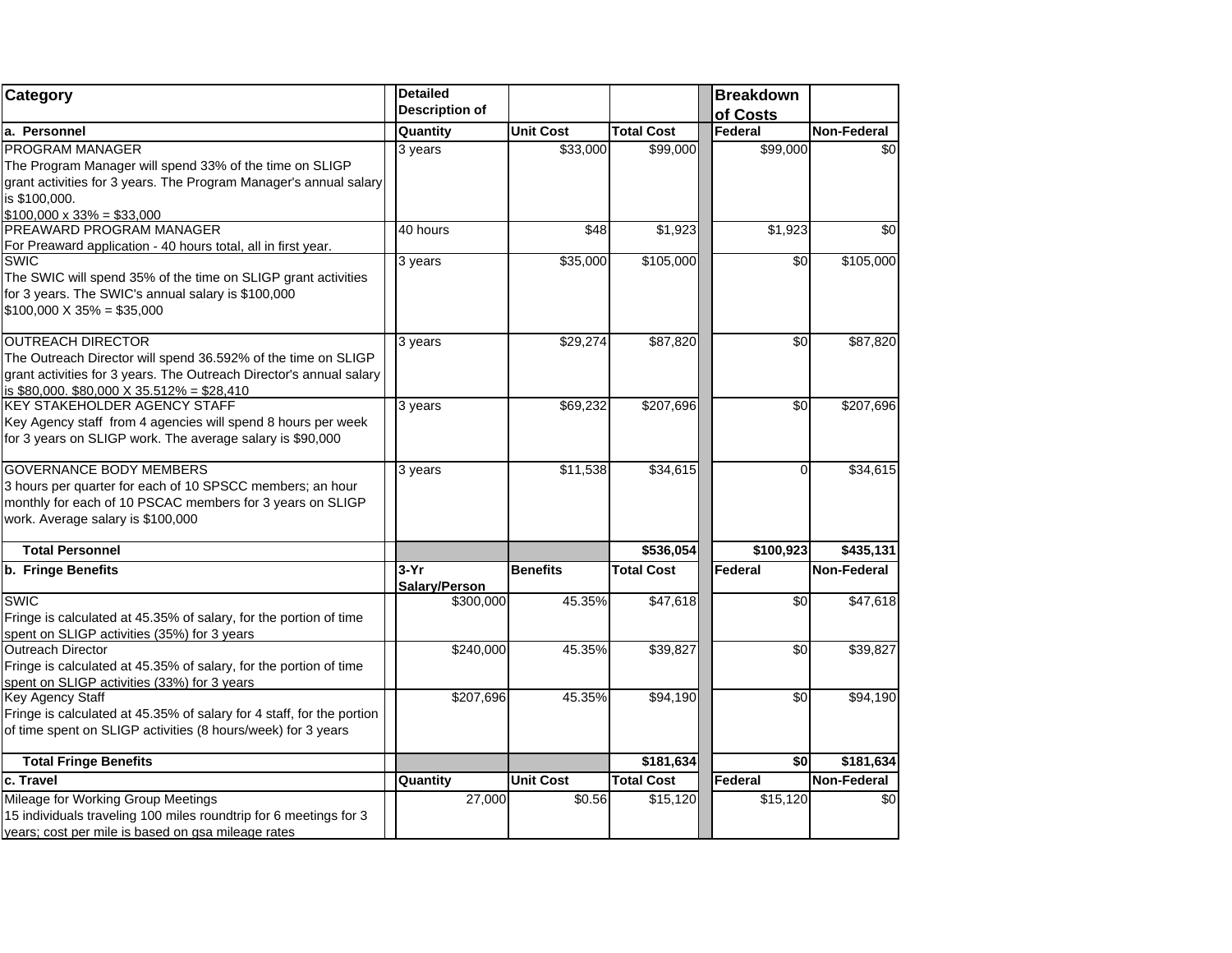| Travel for Regional and National Meetings with FirstNet              | 60        | \$600            | \$36,000          | \$36,000  | $\frac{6}{3}$      |
|----------------------------------------------------------------------|-----------|------------------|-------------------|-----------|--------------------|
| 10 individuals will attend 6 meetings                                |           |                  |                   |           |                    |
| Airfare is estimated at \$400/ticket; hotel is estimated at          |           |                  |                   |           |                    |
| \$100/night for one night; per diem is estimated at \$50/day for two |           |                  |                   |           |                    |
| days, for a total of \$600/trip                                      |           |                  |                   |           |                    |
| <b>Total Travel</b>                                                  |           |                  | \$51,120          | \$51,120  | \$0                |
| d. Equipment                                                         | Quantity  | <b>Unit Cost</b> | <b>Total Cost</b> | Federal   | Non-Federal        |
| N/A                                                                  | $\Omega$  | \$0              | \$0               | \$0       | \$0                |
| <b>Total Equipment</b>                                               |           |                  | \$0               | \$0       | \$0                |
| e. Supplies                                                          | Quantity  | <b>Unit Cost</b> | <b>Total Cost</b> | Federal   | Non-Federal        |
| Projector                                                            |           | \$2,500          | \$2,500           | \$2,500   | \$0                |
| <b>Office Supplies</b>                                               | 36 months | \$50             | \$1,800           | \$1,800   | \$0                |
| budgeted at \$50/month for 3 years                                   |           |                  |                   |           |                    |
| Laptops plus necessary software                                      | 2         | \$1,869          | \$3,738           | \$3,738   | \$0                |
| <b>Total Supplies</b>                                                |           |                  | \$8,038           | \$8,038   | \$0                |
| f. Contractual                                                       | Quantity  | <b>Unit Cost</b> | <b>Total Cost</b> | Federal   | <b>Non-Federal</b> |
| PROJECT MANAGER                                                      | 3 years   | \$200,000        | \$600,000         | \$600,000 | \$0                |
| The Project Manager is a contracted position and will spend 50%      |           |                  |                   |           |                    |
| of the time on SLIGP grant activities for 3 years. The Project       |           |                  |                   |           |                    |
| Manager's contracted hourly rate is \$200/hr with an estimation of   |           |                  |                   |           |                    |
| 1000 hours/per year for a total of \$200,000/year                    |           |                  |                   |           |                    |
| <b>GRANTS MANAGER</b>                                                | 3 years   | \$86,710         | \$260,130         | \$260,130 | \$0                |
| The Grants Manager is a contracted position and will spend 1/3       |           |                  |                   |           |                    |
| of the time on SLIGP grant activities for 3 years. The Grant         |           |                  |                   |           |                    |
| Managers contracted hourly rate is \$130/hour with an estimation     |           |                  |                   |           |                    |
| of 667 hours/per year for a total of \$86,710/year                   |           |                  |                   |           |                    |
| <b>BROADBAND SME</b>                                                 | 3 years   | \$100,050        | \$300,150         | \$300,150 | \$0                |
| The Broadband SME is a contracted position and will spend 1/3        |           |                  |                   |           |                    |
| of the time on SLIGP grant activities for 3 years. The Grant         |           |                  |                   |           |                    |
| Managers contracted hourly rate is \$150/hour with an estimation     |           |                  |                   |           |                    |
| of 667 hours/per year for a total of \$300,150                       |           |                  |                   |           |                    |
| ADMINISTRATIVE AND DATA SUPPORT                                      | $3$ years | \$60,030         | \$180,090         | \$180,090 | \$0                |
| The Adminstrative Support position is a contracted posiiton and      |           |                  |                   |           |                    |
| will spend 2/3 of the time on SLIGP grant activities for 3 years.    |           |                  |                   |           |                    |
| The Administrative Support contracted hour rate is \$45/hour with    |           |                  |                   |           |                    |
| an estimation of 1,334 hours/year for a total of \$60,030/year       |           |                  |                   |           |                    |
| <b>OUTREACH SPECIALIST</b>                                           |           | \$180,000        | \$540,000         | \$540,000 | \$0                |
| The Outreach Specialist position is a contracted posiiton and will   | 3 years   |                  |                   |           |                    |
| spend full-time on SLIGP grant activities for 3 years. The           |           |                  |                   |           |                    |
| Administrative Support contracted hour rate is \$90/hour with an     |           |                  |                   |           |                    |
| estimation of 2000 hours/year for a total of \$180,000/year          |           |                  |                   |           |                    |
|                                                                      |           |                  |                   |           |                    |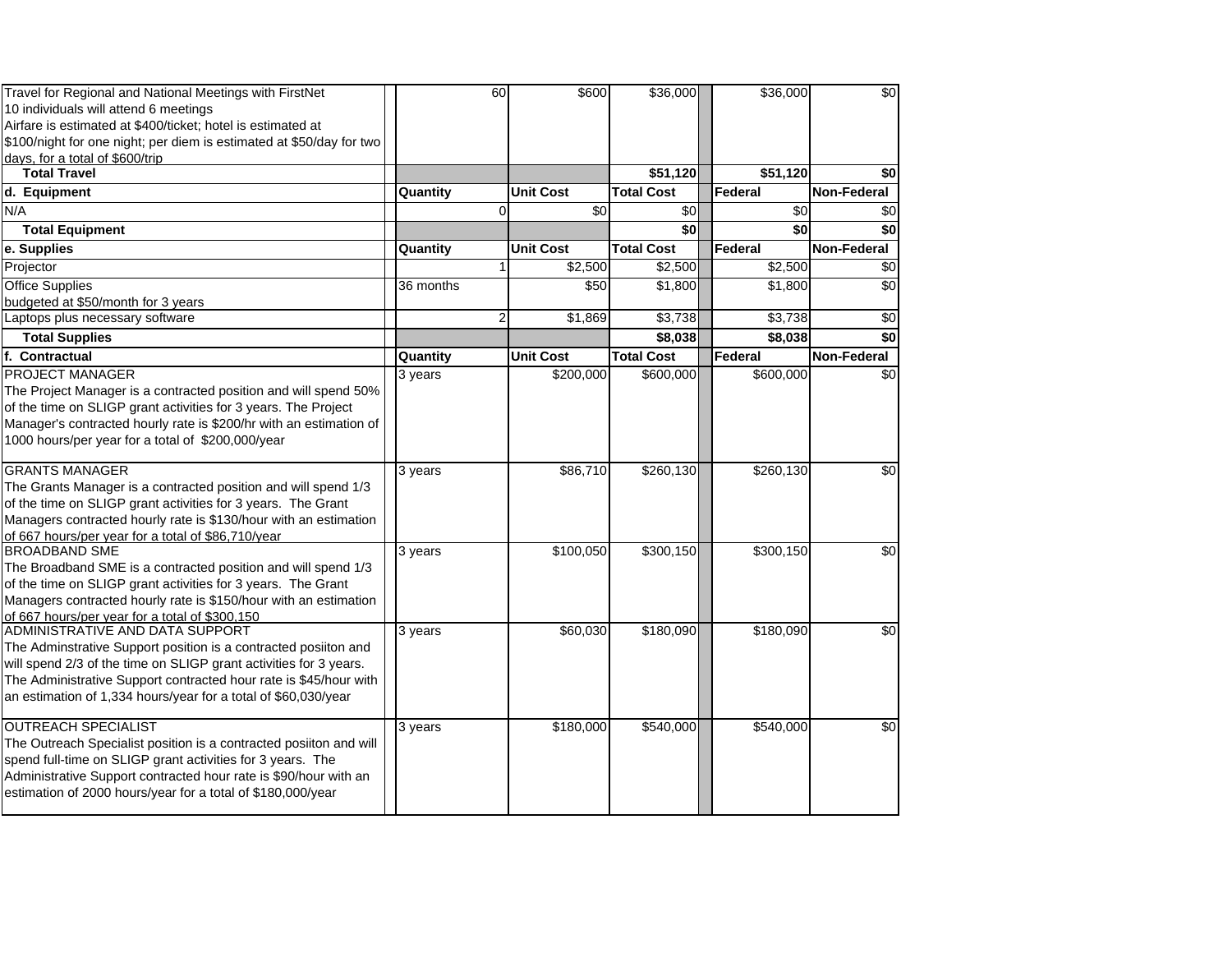| <b>GOVERNANCE SUPPORT</b>                                                                                                              | 3 years            | \$100,000        | \$300,000         | \$300,000   | \$0                |
|----------------------------------------------------------------------------------------------------------------------------------------|--------------------|------------------|-------------------|-------------|--------------------|
| The Governance Support position is a contracted positon and will<br>spend one third of time on SLIGP grant activities for 3 years. The |                    |                  |                   |             |                    |
| Governance Support contracted hour rate is \$150/hour with an                                                                          |                    |                  |                   |             |                    |
| estimation of 667 hours/year for a total of \$100,000/year.                                                                            |                    |                  |                   |             |                    |
| PREAWARD GOVERNANCE SUPPORT                                                                                                            | 40 hours           | \$150            | \$6,000           | \$6,000     | \$0                |
| For Preaward application - 40 hours                                                                                                    |                    |                  |                   |             |                    |
| SITE ASSESSMENT SERVICES                                                                                                               | <b>1,732 hours</b> | $$120$ \$        | 207,827           | \$207,827   | \$0                |
| <b>Broad Phase 2 activity</b>                                                                                                          |                    |                  |                   |             |                    |
| 1,732 hours at \$120/hour total in Phase 2.                                                                                            |                    |                  |                   |             |                    |
| REQUIREMENTS GATHERING SERVICES                                                                                                        | 1,000 hours        | \$100            | \$100,000         | \$120,000   | \$0                |
| <b>Broad Phase 2 activity</b>                                                                                                          |                    |                  |                   |             |                    |
| 1,000 hours estimated at \$100/hour total in Phase 2.                                                                                  |                    |                  |                   |             |                    |
| <b>Total Contractual</b>                                                                                                               |                    |                  | \$2,514,197       | \$2,514,197 | \$0                |
| g. Construction                                                                                                                        | Quantity           | <b>Unit Cost</b> | <b>Total Cost</b> | Federal     | <b>Non-Federal</b> |
| N/A                                                                                                                                    |                    |                  | \$0               |             |                    |
| <b>Total Construction</b>                                                                                                              |                    |                  | \$0               | \$0         | \$0                |
| h. Other                                                                                                                               | Quantity           | <b>Unit Cost</b> | <b>Total Cost</b> | Federal     | <b>Non-Federal</b> |
| <b>GOVERNANCE BODY MEMBERS</b>                                                                                                         | 3 years            | \$4,997          | \$14,991          | $\Omega$    | \$14,991           |
| 3 hours per quarter for each of 6 SPSCC members; an hour                                                                               |                    |                  |                   |             |                    |
| monthly for each of 12 PSCAC members for 3 years on SLIGP                                                                              |                    |                  |                   |             |                    |
| work. Hourly cost of \$23.31 is based on Independent Sector                                                                            |                    |                  |                   |             |                    |
| calculations (omitting benefits)                                                                                                       |                    |                  |                   |             |                    |
| <b>PRINTING</b>                                                                                                                        | 25,000             | \$0.21           | \$5,250           | \$5,250     | \$0                |
| 5 fliers, 5,000 copies each. Cost per color page of .21 per page                                                                       |                    |                  |                   |             |                    |
| MEETING ATTENDANCE TIME                                                                                                                | 2160               | \$23             | \$49,969          | \$0         | \$49,969           |
| 15 people per meeting for 4 hours per meeting, 1 mtg per month                                                                         |                    |                  |                   |             |                    |
| Hourly cost of \$23.13 is based on Independent Sector                                                                                  |                    |                  |                   |             |                    |
| calculations (omitting benefits)                                                                                                       |                    |                  |                   |             |                    |
| <b>MEETING FACILITIES</b>                                                                                                              | 36                 | \$900            | \$32,400.00       | \$32,400    | \$0                |
| Room Rental and services for 1 meeting per month for 3 years                                                                           |                    |                  |                   |             |                    |
| <b>Total Other</b>                                                                                                                     |                    |                  | \$102,610         | \$37,650    | \$64,960           |
|                                                                                                                                        |                    |                  |                   |             |                    |
| <b>Total Direct Charges</b>                                                                                                            |                    |                  |                   |             |                    |
| i. Indirect Costs                                                                                                                      | Quantity           | <b>Unit Cost</b> | <b>Total Cost</b> | Federal     | Non-Federal        |
| <b>Indirect Costs</b>                                                                                                                  | \$0                | 0%               | \$0               | \$0         | \$0                |
| <b>Total Indirect</b>                                                                                                                  |                    |                  | \$0               | \$0         | \$0                |
| <b>TOTALS</b>                                                                                                                          |                    |                  | \$3,393,654       | \$2,711,928 | \$681,726          |
|                                                                                                                                        |                    |                  |                   |             |                    |
|                                                                                                                                        |                    |                  |                   |             |                    |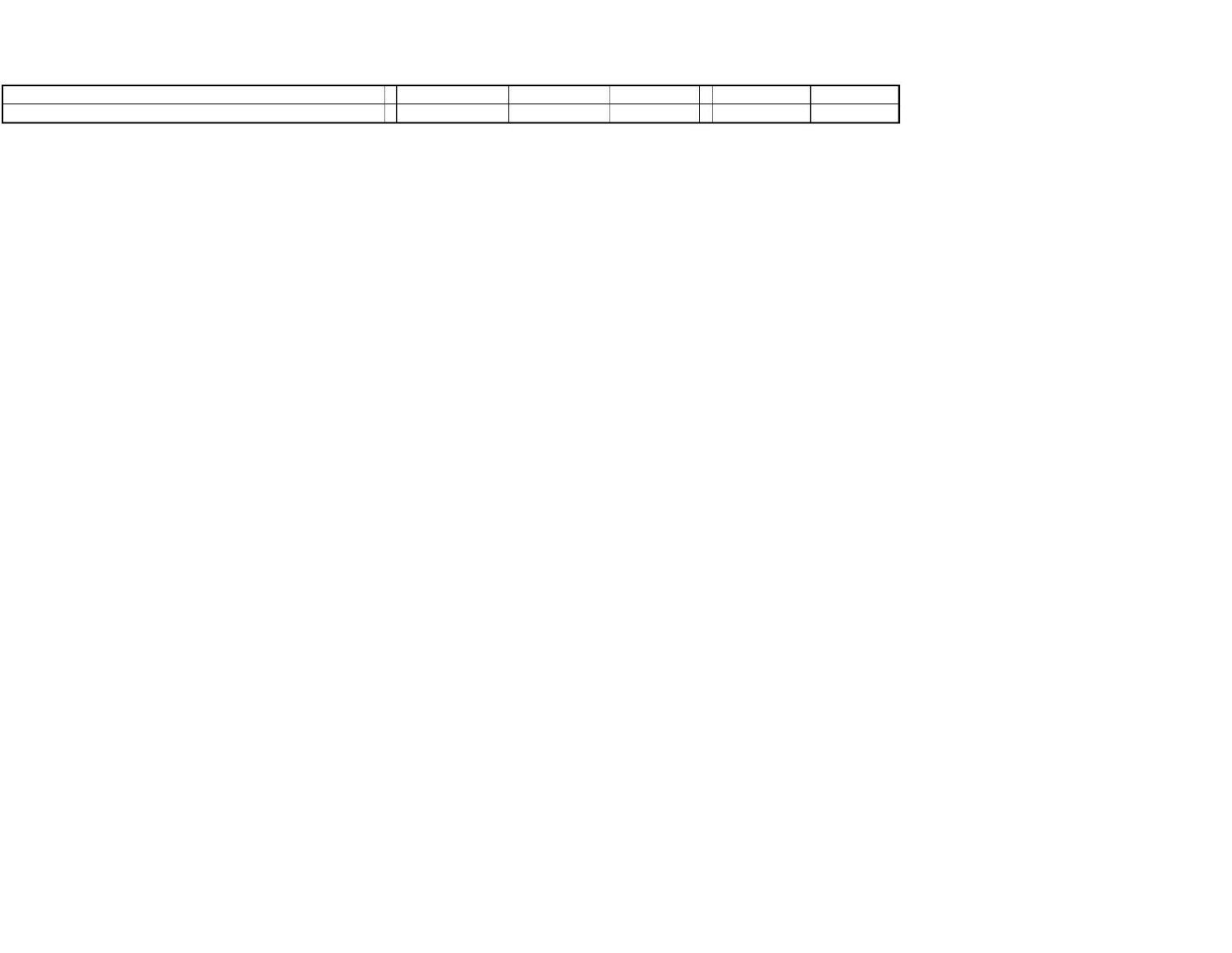| <b>Category</b>                                                                                                                                                                                                                                                                                                                                                                                                                                                                                                                                                                                                                                                                                                                                                                                                                                     | Detailed Description of Budget (for full grant |                  |                   | <b>Breakdown of Costs</b> |                    | <b>Comments</b>                                                                    |
|-----------------------------------------------------------------------------------------------------------------------------------------------------------------------------------------------------------------------------------------------------------------------------------------------------------------------------------------------------------------------------------------------------------------------------------------------------------------------------------------------------------------------------------------------------------------------------------------------------------------------------------------------------------------------------------------------------------------------------------------------------------------------------------------------------------------------------------------------------|------------------------------------------------|------------------|-------------------|---------------------------|--------------------|------------------------------------------------------------------------------------|
| a. Personnel                                                                                                                                                                                                                                                                                                                                                                                                                                                                                                                                                                                                                                                                                                                                                                                                                                        | Quantity                                       | <b>Unit Cost</b> | <b>Total Cost</b> | <b>Federal</b>            | <b>Non-Federal</b> |                                                                                    |
| PROGRAM MANAGER - Fred Scalera - Annual Salary \$125,000<br>The Program Manager will spend 60% of the time on SLIGP grant activities beginning October 1,<br>2015 thru December 31, 2015 at a cost of \$20,038.16. Then the Program Director will spend<br>100% of the time between January 1, 2016 - January 31, 2018 at a cost of \$153,000.72.<br>However, the in-kind match will be met as of March 18, 2017. Salary calculations are based on<br>the State 26 pay period cycle. Total Salary from 10/1/15-12/31/15 is \$33,396.93, therefore the<br>portion for SLIGP is $(33,396.93*60\% = $20,038.16)$ . Then the total salary from $1/1/16-3/18/17$ is<br>\$153,000.72, consequently, the part for SLIGP is (153,000.72*100% =153,000.72). The total<br>salary for SLIGP for the grant life span is \$173,039.00                            | 39 Pay Periods                                 | \$4,771          | \$173,038.88      | \$0                       | \$173,038.88       |                                                                                    |
| <b>PREAWARD PROGRAM MANAGER</b><br>For Preaward application - 40 hours total, all in first year.                                                                                                                                                                                                                                                                                                                                                                                                                                                                                                                                                                                                                                                                                                                                                    | 40 hours                                       | \$48.000         | \$1,920           | \$1,920                   |                    | \$0.00 Paid by OIT                                                                 |
| ASSISTANT PROGRAM DIRECTOR William Drew - Annual Salary \$100,000<br>The Assistant Program Manager will spend 60% of the time on SLIGP grant activities beginning<br>October 1, 2015 thru December 31, 2015 at a cost of \$16,030.52. Then the Assistant Program<br>Director will spend 100% of the time between January 1, 2016 - January 31, 2018 at a cost of<br>\$122,400.62. However, the in-kind match will be met as of March 18, 2017. Salary calculations<br>are based on the State 26 pay period cycle. Total Salary from 10/1/15-12/31/15 is \$26,717.53<br>therefore the portion for SLIGP is $(26,717.53*60\% = $16,030.52)$ . Then the total salary from<br>1/1/16-3/18/17 is \$122,400.62, consequently, the part for SLIGP is (122,400.62*100%)<br>=122,400.62). The total salary for SLIGP for the grant life span is \$138,431.14 | 39 Pay Periods                                 | \$3,817          | \$138,431.14      | \$0                       | \$138,431.14       |                                                                                    |
| SENIOR TECHNICIAN - Ever Salemon Annual Salary as of June 2015 - \$47,107.07<br>The Senior Technician will spend 60% of the time on SLIGP grant activities beginning October 1,<br>2015 thru December 31, 2015 at a cost of \$7,600.90. Then the Senior Technician will spend<br>100% of the time between January 1, 2016 - January 31, 2018 at a cost of \$60,298.74.<br>However, the in-kind match will be met as of March 18, 2017. Salary calculations are based on<br>the State 26 pay period cycle. Total Salary from 10/1/15-12/31/15 is \$12,668.16 therefore the<br>portion for SLIGP is $(12,668.16*60\% = $7,600.90)$ . Then the total salary from $1/1/16-3/18/17$ is<br>$$60,298.74$ , consequently, the part for SLIGP is $(60,298.74*100\% = 60,298.74)$ . The total salary<br>for SLIGP for the grant life span is \$67,899.64      | 39 Pay Periods                                 | \$1,798          | \$67,899.64       | \$0                       | \$67,899.64        |                                                                                    |
| OUTREACH DIRECTOR - Brian Onieal - Annual Salary \$92,011.86<br>The Outreach Director will spend 50% of the time on SLIGP grant activities beginning October 1,<br>2015 - January 31, 2018 at a cost of \$68,616.65. However, the in-kind match will be met as of<br>March 18, 2017. Outreach Director makes \$92,011.86/year. From 10/1/15-3/18/17 the total<br>salariy cost for this position is $$137,233.3$ * $50\% = $68,616.65$ . Please refer to Projected Salaries<br>Tab for detailed information. Not all salary needed to achieve match. During pay period 6/25/16 a<br>pay increase is projected.                                                                                                                                                                                                                                       | 19 Pay Periods                                 | \$1,755.95       | \$68,616.65       | \$0                       | \$68,616.65        |                                                                                    |
|                                                                                                                                                                                                                                                                                                                                                                                                                                                                                                                                                                                                                                                                                                                                                                                                                                                     | 20 Pay Periods                                 | \$1,762.68       |                   |                           |                    |                                                                                    |
| <b>Total Personnel</b>                                                                                                                                                                                                                                                                                                                                                                                                                                                                                                                                                                                                                                                                                                                                                                                                                              |                                                |                  | \$449,906         | \$1,920                   | \$447,986.31       |                                                                                    |
| <b>b.</b> Fringe Benefits<br>PROGRAM DIRECTOR - Fred Scalera                                                                                                                                                                                                                                                                                                                                                                                                                                                                                                                                                                                                                                                                                                                                                                                        | <b>Total Salary/Person</b>                     | <b>Benefits</b>  | <b>Total Cost</b> | Federal                   | <b>Non-Federal</b> |                                                                                    |
| Fringe is calculated at the current 2015 negotiated rate of 45.25% of salary costs during the<br>grant period. These costs will fluctuate annually and adjustments will be required in calculating<br>future fringe benefit rates.                                                                                                                                                                                                                                                                                                                                                                                                                                                                                                                                                                                                                  | \$<br>173,038.88                               | 45.25%           | \$78,300          | \$0                       |                    | \$78,300.09 Fringe Rate changes year to year.<br>45.25% is being used for budget p |
| <b>ASSISTANT PROGRAM DIRECTOR - William Drew</b><br>Fringe is calculated at the current 2015 negotiated rate of 45.25% of salary costs during the<br>grant period. These costs will fluctuate annually and adjustments will be required in calculating<br>future fringe benefit rates.                                                                                                                                                                                                                                                                                                                                                                                                                                                                                                                                                              | \$<br>138,431.14                               | 45.25%           | \$62,640          | \$0                       | \$62,640.09        |                                                                                    |

|   | <b>Comments</b>                                                                                |
|---|------------------------------------------------------------------------------------------------|
|   |                                                                                                |
| 3 |                                                                                                |
|   | Paid by OIT                                                                                    |
| ļ |                                                                                                |
| ļ |                                                                                                |
| 5 |                                                                                                |
|   |                                                                                                |
|   |                                                                                                |
|   | Fringe Rate changes year to year. Current rate of<br>45.25% is being used for budget purposes. |
|   |                                                                                                |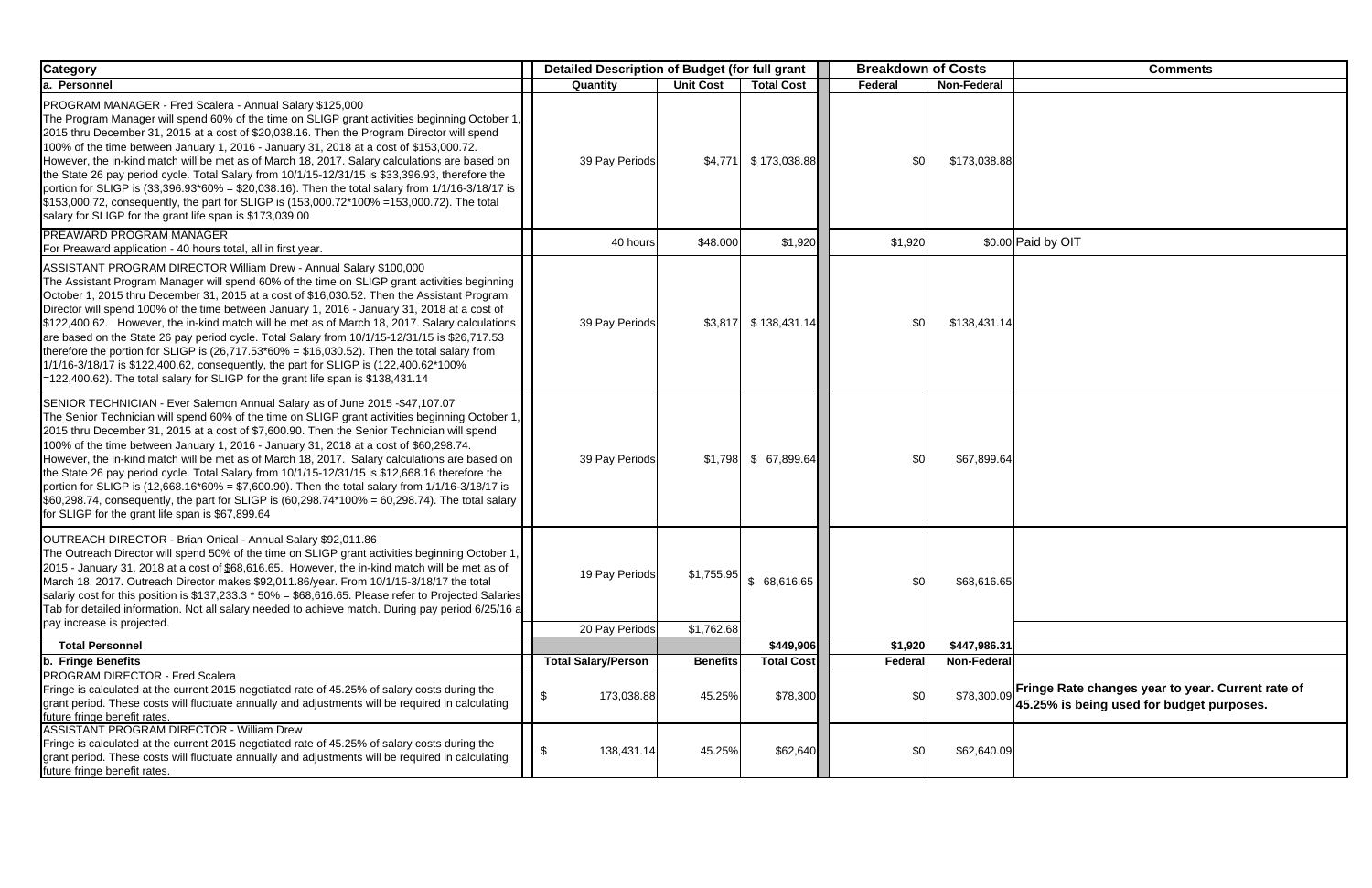| <b>SENIOR TECHNICIAN - Ever Salmeron</b><br>Fringe is calculated at the current 2015 negotiated rate of 45.25% of salary costs during the<br>grant period. These costs will fluctuate annually and adjustments will be required in calculating<br>future fringe benefit rates.                                                                                                                                                                                                                                                    | \$<br>67,899.64 | 45.25%           | \$30,725          | \$0            | \$30,724.59  |
|-----------------------------------------------------------------------------------------------------------------------------------------------------------------------------------------------------------------------------------------------------------------------------------------------------------------------------------------------------------------------------------------------------------------------------------------------------------------------------------------------------------------------------------|-----------------|------------------|-------------------|----------------|--------------|
| Outreach Director<br>Fringe is calculated at 45.25% of salary, for the portion of time spent on SLIGP activities (50%)<br>for 25 months                                                                                                                                                                                                                                                                                                                                                                                           | \$<br>68,616.65 | 45.25%           | \$31,049          | \$0            | \$31,049.03  |
| <b>Total Fringe Benefits</b>                                                                                                                                                                                                                                                                                                                                                                                                                                                                                                      |                 |                  | \$202,714         | \$0            | \$202,713.81 |
| c. Travel                                                                                                                                                                                                                                                                                                                                                                                                                                                                                                                         | Quantity        | <b>Unit Cost</b> | <b>Total Cost</b> | Federal        | Non-Federal  |
| Mileage for Working Group Meetings                                                                                                                                                                                                                                                                                                                                                                                                                                                                                                |                 | \$0.00           | \$0 <sub>l</sub>  | \$0            | \$0.00       |
| Travel for Regional and National Meetings with FirstNet<br>One Individual will attend 25 meetings - approximately 1 meeting per month between January 1,<br>2016 and January 31, 2018. Airfare is <b>estimated</b> at \$320/ticket; hotel is <b>estimated</b> at<br>\$100/night for one night; per diem is <b>estimated</b> at \$50/day for two days, for a total of \$520/trip.                                                                                                                                                  | 25              | \$520            | \$13,000          | \$13,000       | \$0.00       |
| <b>Total Travel</b>                                                                                                                                                                                                                                                                                                                                                                                                                                                                                                               |                 |                  | \$13,000          | \$13,000       | \$0.00       |
| d. Equipment                                                                                                                                                                                                                                                                                                                                                                                                                                                                                                                      | Quantity        | <b>Unit Cost</b> | <b>Total Cost</b> | <b>Federal</b> | Non-Federal  |
| N/A                                                                                                                                                                                                                                                                                                                                                                                                                                                                                                                               |                 | \$0              | \$0               | \$0            | \$0.00       |
| <b>Total Equipment</b>                                                                                                                                                                                                                                                                                                                                                                                                                                                                                                            |                 |                  | \$0               | \$0            | \$0.00       |
| e. Supplies                                                                                                                                                                                                                                                                                                                                                                                                                                                                                                                       | Quantity        | <b>Unit Cost</b> | <b>Total Cost</b> | Federal        | Non-Federal  |
| Projector                                                                                                                                                                                                                                                                                                                                                                                                                                                                                                                         |                 | \$1,517          | \$1,517           | \$1,517        | \$0.00       |
| <b>Office Supplies</b>                                                                                                                                                                                                                                                                                                                                                                                                                                                                                                            | 25 months       | \$50             | \$1,250           | \$1,250        | \$0          |
| budgeted at \$50/month for 25 Months                                                                                                                                                                                                                                                                                                                                                                                                                                                                                              |                 |                  |                   |                |              |
| Laptops plus necessary software                                                                                                                                                                                                                                                                                                                                                                                                                                                                                                   |                 | \$2,471          | \$4,941           | \$4,941        | \$0          |
| <b>Total Supplies</b>                                                                                                                                                                                                                                                                                                                                                                                                                                                                                                             |                 |                  | \$7,708           | \$7,708        | \$0          |
| <b>Contractual</b>                                                                                                                                                                                                                                                                                                                                                                                                                                                                                                                | Quantity        | <b>Unit Cost</b> | <b>Total Cost</b> | Federal        | Non-Federal  |
| <b>PROJECT MANAGER</b><br>The Project Manager is a contracted position and will spend 30 hours per week on SLIGP grant<br>activities starting January 1, 2016 and ending January 31, 2018. The Project Manager's<br>contracted hourly rate is \$200/hr. Calculating for holidays, a total of 519 days are available in the<br>grant period. 6 hours per day for 519 days equals 3114 hours charged at a total cost of \$622,800<br>by January 31, 2018.                                                                           | 3114            | \$200            | \$622,800         | \$622,800      | \$0          |
| <b>GRANTS MANAGER</b><br>The Grants Manager is a contracted position and will spend approximately 3 hours a day, 4 days<br>a week, January 1,2016 thru April 30, 2016 on SLIGP grant activities and then 3 hours a day, 5<br>days a week from May 1, 2016 thru January 31, 2018. The Grant Managers contracted hourly<br>rate is \$170/hour with an estimation of 729.0384 hours/per year for a total of 1518.83 hours to be<br>charged at a total cost of \$258,201.50 by January 31, 2018.                                      | 1518.83         | \$170            | \$258,201.50      | \$258,201      | \$0          |
| BROADBAND SME- The Broadband SME is a contracted position and will spend 30 hours per<br>week on SLIGP grant activities starting January 1, 2016 and ending January 31, 2018. The<br>Broadband SME contracted hourly rate is \$153.92/hour. Calculating for holidays, a total of 519<br>days are available in the grant period. 6 hours per day for 519 days equals 3114 hours charged<br>at a total cost of \$479,306.88 by January 31, 2018.                                                                                    | 3114            | \$153.92         | \$479,306.88      | \$479,307      | \$0          |
| ADMINISTRATIVE AND DATA SUPPORT -<br>The Administrative Support position is a contracted position and will spend approximately 3<br>hours a day, 4 days a week, January 1,2016 thru April 30, 2016 on SLIGP grant activities and<br>then 3 hours a day, 5 days a week from May 1, 2016 thru January 31, 2018. The Administrative<br>Support contracted hourly rate is \$170/hour with an estimation of 729.0384 hours/per year for a<br>total of 1518.83 hours to be charged at a total cost of \$258,201.50 by January 31, 2018. | 1518.83         | \$170            | \$258,201.50      | \$258,201      | \$0          |

| 3              |                                                                                                                                                                              |
|----------------|------------------------------------------------------------------------------------------------------------------------------------------------------------------------------|
|                |                                                                                                                                                                              |
|                |                                                                                                                                                                              |
|                | Expense removed as State financial processes do not<br>accommodate reimbursement of travel to other<br>agencies.                                                             |
|                |                                                                                                                                                                              |
|                |                                                                                                                                                                              |
|                |                                                                                                                                                                              |
| $\overline{0}$ |                                                                                                                                                                              |
| 0              |                                                                                                                                                                              |
| C              |                                                                                                                                                                              |
|                |                                                                                                                                                                              |
|                |                                                                                                                                                                              |
|                |                                                                                                                                                                              |
|                |                                                                                                                                                                              |
|                | Calculations are based on days per year excluding all<br>holidays (including election day and Good Friday)<br>which are observed by the State of New Jersey and<br>weekends. |
|                | Calculations are based on days per year excluding all<br>holidays (including election day and Good Friday)<br>which are observed by the State of New Jersey and<br>weekends. |
|                | Calculations are based on days per year excluding all<br>holidays (including election day and Good Friday)<br>which are observed by the State of New Jersey and<br>weekends. |
|                | Calculations are based on days per year excluding all<br>holidays (including election day and Good Friday)<br>which are observed by the State of New Jersey and<br>weekends. |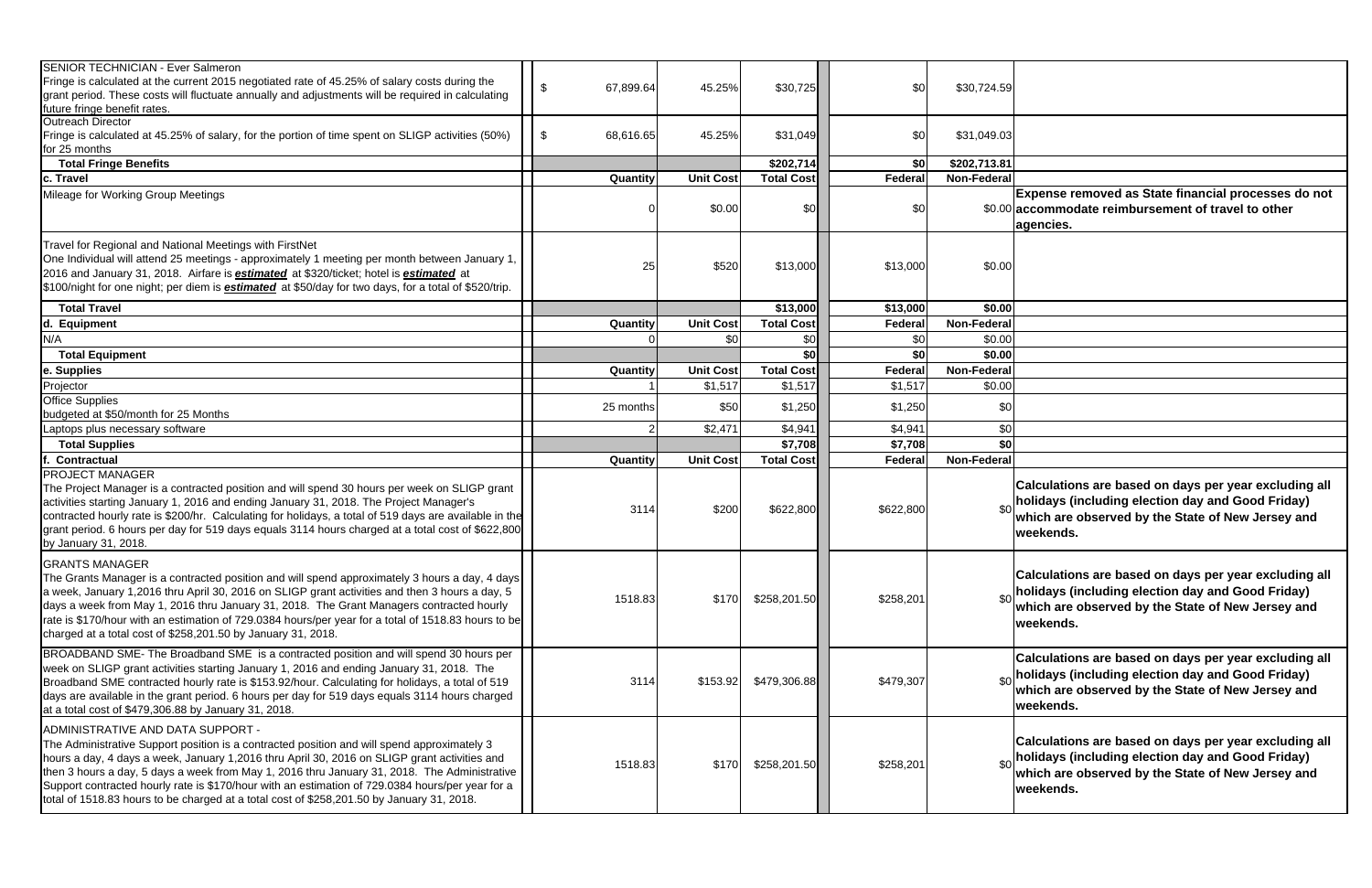|   | Calculations are based on days per year excluding all<br>holidays (including election day and Good Friday)<br>which are observed by the State of New Jersey and<br>weekends. |
|---|------------------------------------------------------------------------------------------------------------------------------------------------------------------------------|
|   | Calculations are based on days per year excluding all<br>holidays (including election day and Good Friday)<br>which are observed by the State of New Jersey and<br>weekends. |
|   |                                                                                                                                                                              |
| J |                                                                                                                                                                              |
| J |                                                                                                                                                                              |
| D |                                                                                                                                                                              |
|   |                                                                                                                                                                              |
| O | n/a                                                                                                                                                                          |
|   |                                                                                                                                                                              |
|   |                                                                                                                                                                              |
|   | Mot required for match                                                                                                                                                       |
| J |                                                                                                                                                                              |
| Э |                                                                                                                                                                              |
|   |                                                                                                                                                                              |
|   |                                                                                                                                                                              |
|   |                                                                                                                                                                              |
|   |                                                                                                                                                                              |
|   |                                                                                                                                                                              |
|   |                                                                                                                                                                              |
|   |                                                                                                                                                                              |
|   |                                                                                                                                                                              |
|   |                                                                                                                                                                              |
|   |                                                                                                                                                                              |
|   |                                                                                                                                                                              |
|   |                                                                                                                                                                              |
|   |                                                                                                                                                                              |
|   |                                                                                                                                                                              |
|   |                                                                                                                                                                              |

| <b>OUTREACH SPECIALIST -</b><br>The Outreach Specialist position is a contracted position and will spend 40 hours per week on<br>SLIGP grant activities for 25 months, starting January 1, 2016 and ending January 31, 2018. The<br>Outreach Specialist's contracted hourly rate is \$185/hr. with an estimation of 1992.96 hours/per<br>year for a total of 4,152 hours to be charged at a total cost of \$768,120 by January 31, 2018. | 4152      | \$185            | \$768,120.00      | \$768,120                        |                    | Calculations are based on days per year excluding a<br>$_{\text{sol}}$ holidays (including election day and Good Friday)<br>which are observed by the State of New Jersey and<br>weekends. |
|------------------------------------------------------------------------------------------------------------------------------------------------------------------------------------------------------------------------------------------------------------------------------------------------------------------------------------------------------------------------------------------------------------------------------------------|-----------|------------------|-------------------|----------------------------------|--------------------|--------------------------------------------------------------------------------------------------------------------------------------------------------------------------------------------|
| <b>GOVERNANCE SUPPORT</b><br>The Governance Support position is a contracted positon and will spend approximately 20.35<br>hours per month of time on SLIGP grant activities for 41 months starting September 1, 2014 and<br>ending January 31, 2018. The Governance Support contracted hourly rate is \$152.36/hour with<br>an estimation of 244.18243 hours/year for a total of \$127,112.42 by January 31, 2018.                      | 834.29    | \$152            | \$127,112.42      | \$127,112                        |                    | Calculations are based on days per year excluding a<br><sub>\$0</sub> holidays (including election day and Good Friday)<br>which are observed by the State of New Jersey and<br>weekends.  |
| PREAWARD GOVERNANCE SUPPORT                                                                                                                                                                                                                                                                                                                                                                                                              | 40 hours  | \$150            | \$6,000           | \$6,000                          | \$0                |                                                                                                                                                                                            |
| For Preaward application - 40 hours<br>SITE ASSESSMENT SERVICES                                                                                                                                                                                                                                                                                                                                                                          |           |                  |                   |                                  |                    |                                                                                                                                                                                            |
|                                                                                                                                                                                                                                                                                                                                                                                                                                          |           | \$0              | $\mathfrak{L}$    | \$0                              | \$0                |                                                                                                                                                                                            |
| <b>DATA GATHERING SERVICES</b><br><b>Broad Phase 2 activity</b><br>1,225 hours estimated                                                                                                                                                                                                                                                                                                                                                 | 942       | \$163            | \$153,791         | \$153,791                        | \$0                |                                                                                                                                                                                            |
| <b>Total Contractual</b>                                                                                                                                                                                                                                                                                                                                                                                                                 |           |                  | \$2,673,533       | \$2,673,533                      | \$0                |                                                                                                                                                                                            |
| g. Construction                                                                                                                                                                                                                                                                                                                                                                                                                          | Quantity  | <b>Unit Cost</b> | <b>Total Cost</b> | Federa                           | <b>Non-Federal</b> |                                                                                                                                                                                            |
| N/A                                                                                                                                                                                                                                                                                                                                                                                                                                      |           |                  | \$0               |                                  |                    |                                                                                                                                                                                            |
| <b>Total Construction</b>                                                                                                                                                                                                                                                                                                                                                                                                                |           |                  | \$0               | \$0                              |                    | \$0 n/a                                                                                                                                                                                    |
| h. Other                                                                                                                                                                                                                                                                                                                                                                                                                                 | Quantity  | <b>Unit Cost</b> | <b>Total Cost</b> | Federa                           | <b>Non-Federal</b> |                                                                                                                                                                                            |
| <b>GOVERNANCE BODY MEMBERS</b><br>3 hours per quarter for each of 6 SPSCC members; an hour monthly for each of 12 PSCAC<br>members for 4.5 years on SLIGP work. Hourly cost of \$23.13 is based on Independent Sector<br>calculations (omitting benefits)                                                                                                                                                                                | 0.00      | 0.00             | 0.00              | 0.00                             |                    | 0.00 Not required for match                                                                                                                                                                |
| <b>PRINTING</b><br>OHSP estimated cost of printing fliers, posters, and SLIGP information data sheets through<br>State contract vendors.                                                                                                                                                                                                                                                                                                 | 23,650.00 | 0.21             | 4,966.58          | 4,966.58                         | 0.00               |                                                                                                                                                                                            |
| <b>MEETING ATTENDANCE TIME</b><br>15 people per meeting for 3.5 hours per meeting, 1 mtg per month Hourly cost of \$23.31 is<br>based on Independent Sector calculations (omitting benefits) for 25 Months.                                                                                                                                                                                                                              | 1,312.50  | 23.64            | 31,024.89         | 0.00                             | 31,024.89          |                                                                                                                                                                                            |
| <b>MEETING FACILITIES</b>                                                                                                                                                                                                                                                                                                                                                                                                                | 12.00     | 900.00           | 10,800.00         | 10,800.00                        | 0.00               |                                                                                                                                                                                            |
| Room Rental and services for 1 meeting per month for 12 MONTHS<br><b>Total Other</b>                                                                                                                                                                                                                                                                                                                                                     |           |                  | 46,791.47         | 15,766.58                        | 31,024.89          |                                                                                                                                                                                            |
|                                                                                                                                                                                                                                                                                                                                                                                                                                          |           |                  |                   |                                  |                    |                                                                                                                                                                                            |
| <b>Total Direct Charges</b>                                                                                                                                                                                                                                                                                                                                                                                                              |           |                  | 3,393,653.00      |                                  |                    |                                                                                                                                                                                            |
| <b>Indirect Costs</b>                                                                                                                                                                                                                                                                                                                                                                                                                    | Quantity  | <b>Unit Cost</b> | <b>Total Cost</b> | Federal                          | <b>Non-Federal</b> |                                                                                                                                                                                            |
| <b>Indirect Costs</b>                                                                                                                                                                                                                                                                                                                                                                                                                    |           |                  |                   |                                  |                    |                                                                                                                                                                                            |
|                                                                                                                                                                                                                                                                                                                                                                                                                                          | 0.00      | 0.00             | 0.00              | 0.00                             | 0.00               |                                                                                                                                                                                            |
| <b>Total Indirect</b>                                                                                                                                                                                                                                                                                                                                                                                                                    |           |                  | 0.00              | 0.00                             | 0.00               |                                                                                                                                                                                            |
| <b>TOTALS</b>                                                                                                                                                                                                                                                                                                                                                                                                                            |           |                  | 3,393,653.00      | 2,711,928.00                     | 681,725.00         |                                                                                                                                                                                            |
|                                                                                                                                                                                                                                                                                                                                                                                                                                          |           |                  |                   |                                  |                    |                                                                                                                                                                                            |
|                                                                                                                                                                                                                                                                                                                                                                                                                                          |           |                  |                   |                                  |                    |                                                                                                                                                                                            |
|                                                                                                                                                                                                                                                                                                                                                                                                                                          |           |                  |                   |                                  |                    |                                                                                                                                                                                            |
|                                                                                                                                                                                                                                                                                                                                                                                                                                          |           |                  |                   |                                  |                    |                                                                                                                                                                                            |
|                                                                                                                                                                                                                                                                                                                                                                                                                                          |           |                  |                   |                                  |                    |                                                                                                                                                                                            |
|                                                                                                                                                                                                                                                                                                                                                                                                                                          |           |                  |                   |                                  |                    |                                                                                                                                                                                            |
|                                                                                                                                                                                                                                                                                                                                                                                                                                          |           |                  | <b>Budget</b>     | $$2,711,928.00 \mid $681,725.00$ |                    |                                                                                                                                                                                            |
|                                                                                                                                                                                                                                                                                                                                                                                                                                          |           |                  |                   |                                  |                    |                                                                                                                                                                                            |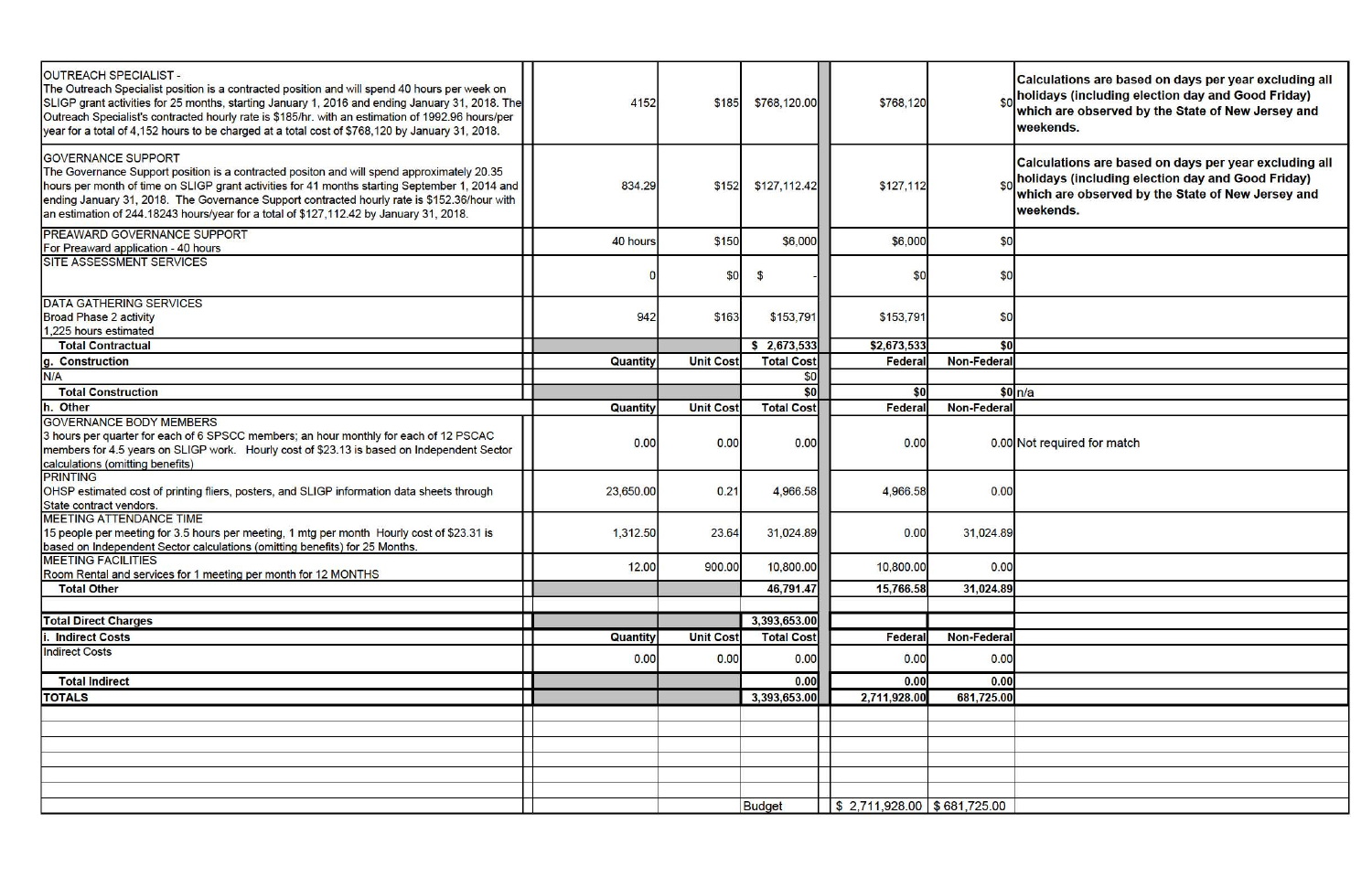|  | $\overline{\phantom{a}}$<br>Balance | \$0.00 | . .<br>£0<br>ψv.ν. |
|--|-------------------------------------|--------|--------------------|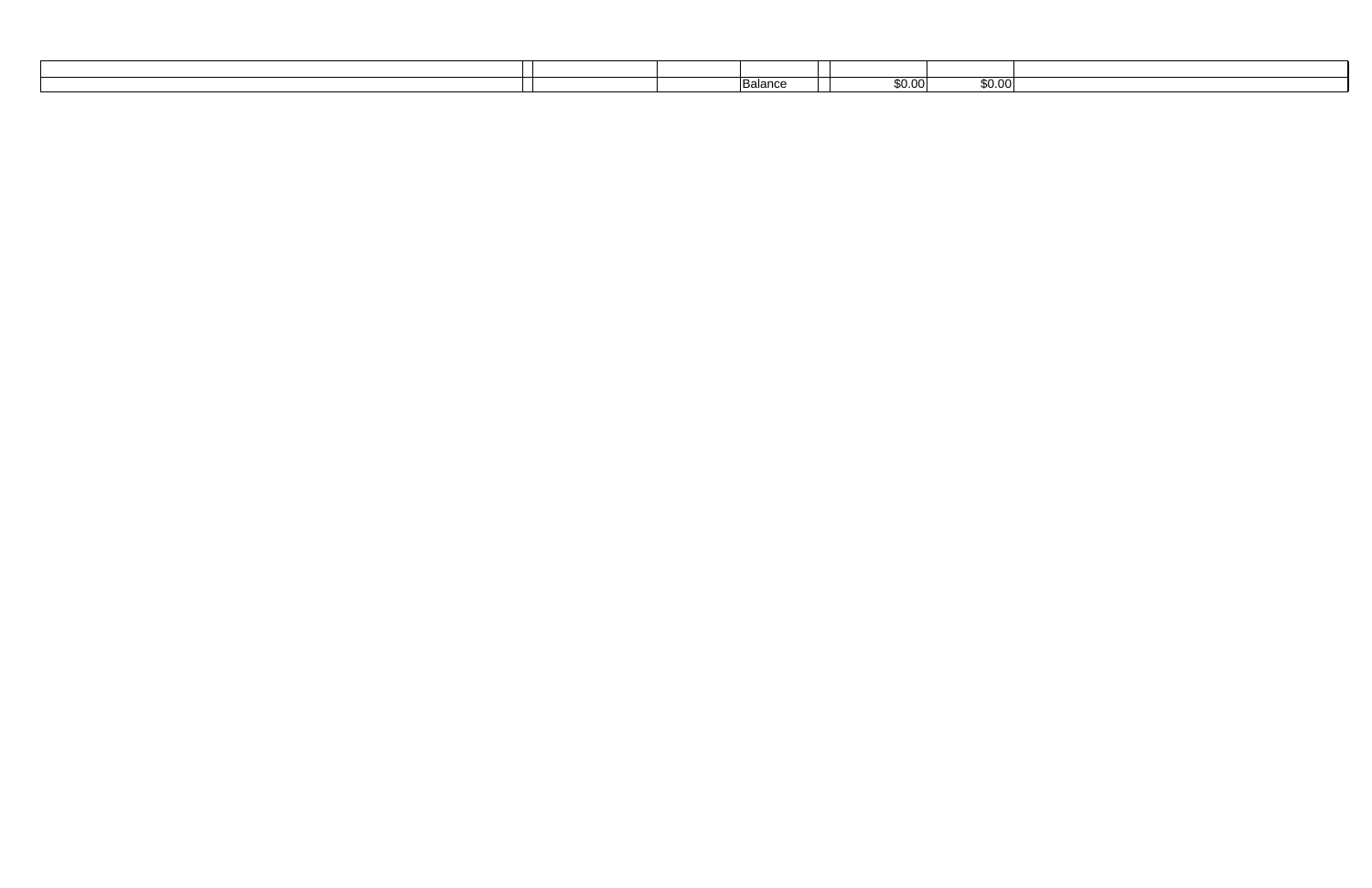|                          |                                             |         |                                                        |        | 10/3/2015                                           |                   | 10/17/2015                                            |   | 10/31/2015  |
|--------------------------|---------------------------------------------|---------|--------------------------------------------------------|--------|-----------------------------------------------------|-------------------|-------------------------------------------------------|---|-------------|
| <b>Name</b>              | <b>Title</b>                                |         | <b>Salary</b>                                          |        | <b>PP22</b>                                         |                   | <b>PP23</b>                                           |   | PP24        |
| <b>Scalera, Fred</b>     | <b>Program Director</b>                     | \$      | 125,000.00                                             | S      | 4,770.99 \$                                         |                   | 4,770.99                                              | S | 4,770.99    |
| Drew, William            | <b>Asst Program Director</b>                |         | 100,000.00                                             | S      | 3,816.79                                            | S                 | 3,816.79                                              | S | 3,816.79    |
| <b>Salmeron, Ever</b>    | <b>Senior Tech</b>                          |         | 47,107.07                                              | s      | 1,797.98                                            | S                 | 1,797.98                                              | S | 1,797.98    |
| <b>Onieal, Brian 50%</b> | <b>Outreach Director</b>                    |         | 92,011.86                                              | s      | 3,511.90                                            | S                 | 3,511.90                                              | s | 3,511.90    |
| <b>Total</b>             |                                             |         | 364,118.93                                             | S      | 13,897.66                                           | S                 | 13,897.66                                             |   | \$13,897.66 |
| <b>Scalera, Fred</b>     | 60% PP201522-PP-201601<br>100% PP201602-END | S<br>\$ | <b>SALARY</b><br>20,038.16<br>153,000.72<br>173,038.88 | S<br>S | <b>FRINGE</b><br>9,067.27<br>69,232.83<br>78,300.10 | $\mathsf{S}$<br>S | <b>Total</b><br>29,105.43<br>222,233.55<br>251,338.98 |   |             |
| Drew, William            | 60% PP201522-PP-201601<br>100% PP201602-END | \$<br>Ś | $16,030.52$ \$<br>122,400.62<br>138,431.14             | S      | $7,253.81$ \$<br>55,386.28<br>62,640.09             | S                 | 23,284.33<br>177,786.90<br>201,071.23                 |   |             |
| <b>Salmeron, Ever</b>    | 60% PP201522-PP-201601                      | \$      | 7,600.90 \$                                            |        | 3,439.41                                            | S                 | 11,040.31                                             |   |             |

Brian Onieal - 50% Salary and Fringe **\$ 68,616.65** \$ 31,049.03 <sup>\$</sup> 99,665.68

**In** Total In-Kind Match **by a struck of the struck of the struck of the struck of**  $\frac{1}{2}$  **<b>650,700.12** 

100% PP201602-END \$ 60,298.74 \$ 27,285.18 \$ 87,583.92

*\$* 67,899.64 *\$* 30,724.S9 *\$* 98,624.23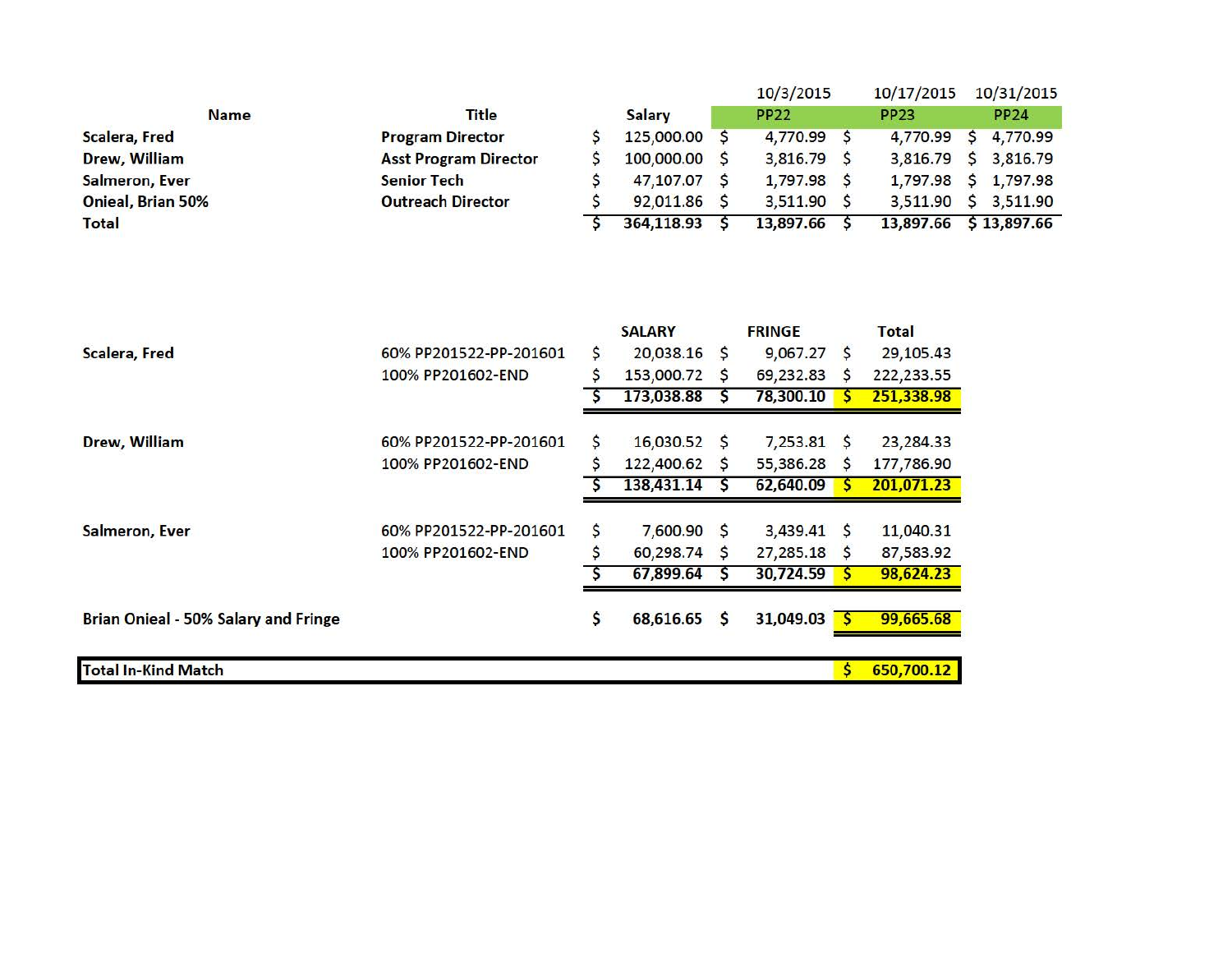|    | 11/14/2015  |                                        | 11/28/2015              |  | 12/12/2015  | 12/26/2015  |
|----|-------------|----------------------------------------|-------------------------|--|-------------|-------------|
|    | <b>PP25</b> |                                        | <b>PP26</b>             |  | <b>PP27</b> | <b>PP01</b> |
| Ś  | 4,770.99    |                                        | \$4,770.99              |  | \$4,770.99  | \$4,770.99  |
| \$ | 3,816.79    |                                        | \$3,816.79              |  | \$3,816.79  | \$3,816.79  |
| \$ |             |                                        | 1,797.98 \$ 1,797.98    |  | \$1,797.98  | \$1,880.28  |
| Ś. | 3,511.90    |                                        | $$3,511.90$ $$3,511.90$ |  |             | \$3,511.90  |
|    |             | $$13,897.66$ $$13,897.66$ $$13,897.66$ |                         |  |             | \$13,979.96 |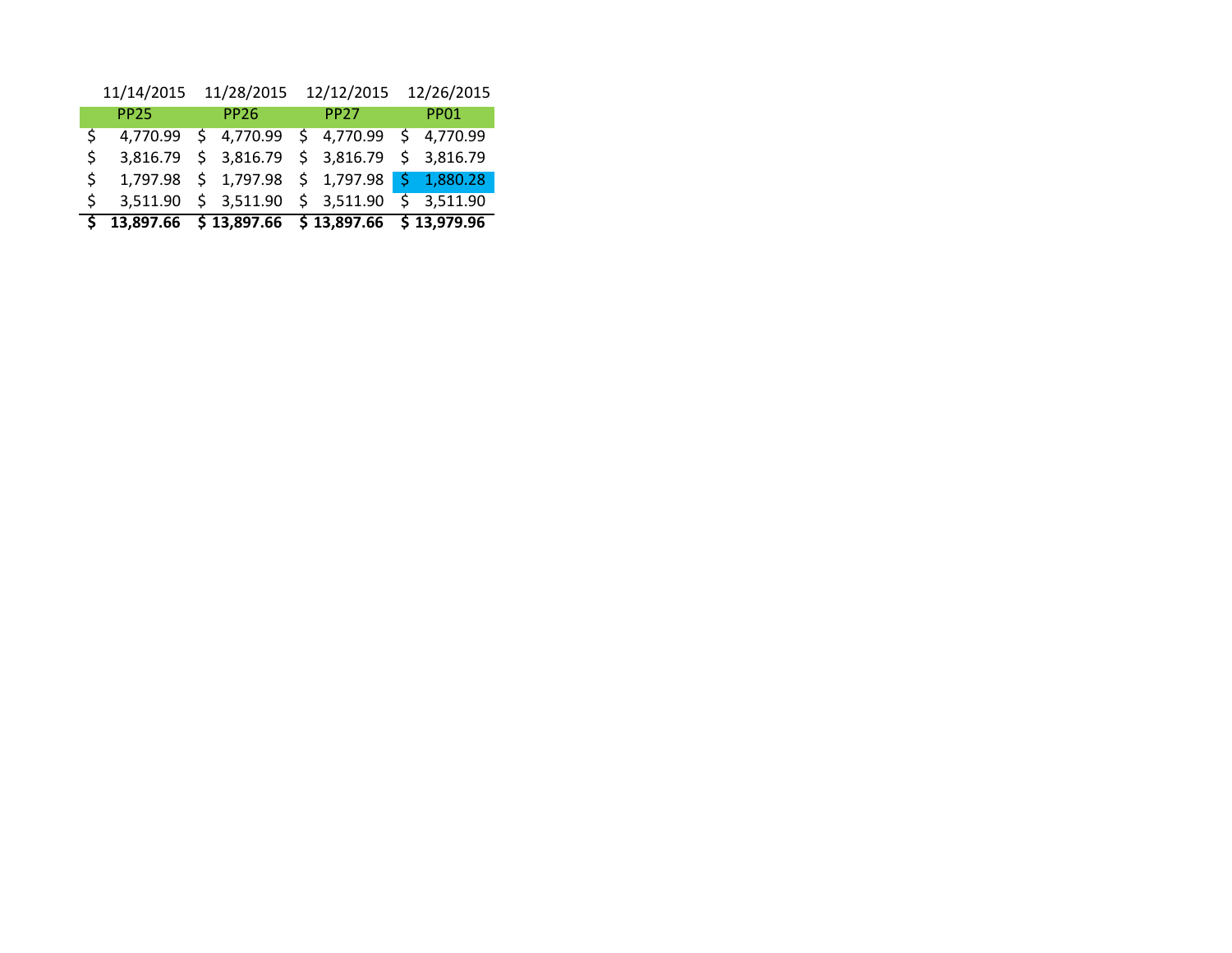| \$13,979.96 \$13,979.96 \$13,979.96 \$13,979.96 \$13,979.96 \$13,979.96 \$13,979.96 \$13,979.96 \$13,979.96 \$13,979.96 |             |    |                  |                  |                         |                         |             |    |                  |                      |    |                  |
|-------------------------------------------------------------------------------------------------------------------------|-------------|----|------------------|------------------|-------------------------|-------------------------|-------------|----|------------------|----------------------|----|------------------|
| \$ 3,511.90 \$ 3,511.90 \$ 3,511.90 \$ 3,511.90 \$ 3,511.90 \$ 3,511.90 \$ 3,511.90 \$ 3,511.90 \$ 3,511.90             |             |    |                  |                  |                         |                         |             |    |                  |                      |    | S 3.511.90       |
| \$ 1,880.28 \$ 1,880.28 \$ 1,880.28 \$ 1,880.28 \$ 1,880.28 \$ 1,880.28 \$ 1,880.28 \$ 1,880.28 \$ 1,880.28             |             |    |                  |                  |                         |                         |             |    |                  |                      |    | \$1.880.28       |
| $$3,816.79$ $$3,816.79$ $$3,816.79$ $$3,816.79$ $$3,816.79$ $$3,816.79$ $$3,816.79$ $$3,816.79$ $$3,816.79$ $$3,816.79$ |             |    |                  |                  |                         |                         |             |    |                  |                      | S. | 3.816.79         |
| \$4.770.99                                                                                                              | 4.770.99    | `S | 4.770.99         |                  | $$4,770.99$ $$4,770.99$ | \$ 4,770.99 \$ 4,770.99 |             | S. |                  | 4,770.99 \$ 4,770.99 |    | 4.770.99         |
| PP <sub>02</sub>                                                                                                        | <b>PPO3</b> |    | PP <sub>04</sub> | PPO <sub>5</sub> | PPO6                    | PP <sub>07</sub>        | <b>PPO8</b> |    | PP <sub>09</sub> | PP <sub>10</sub>     |    | PP <sub>11</sub> |
| 1/9/2016                                                                                                                | 1/23/2016   |    | 2/6/2016         | 2/20/2016        | 3/5/2016                | 3/19/2016               | 4/2/2016    |    | 4/16/2016        | 4/30/2016            |    | 5/14/2016        |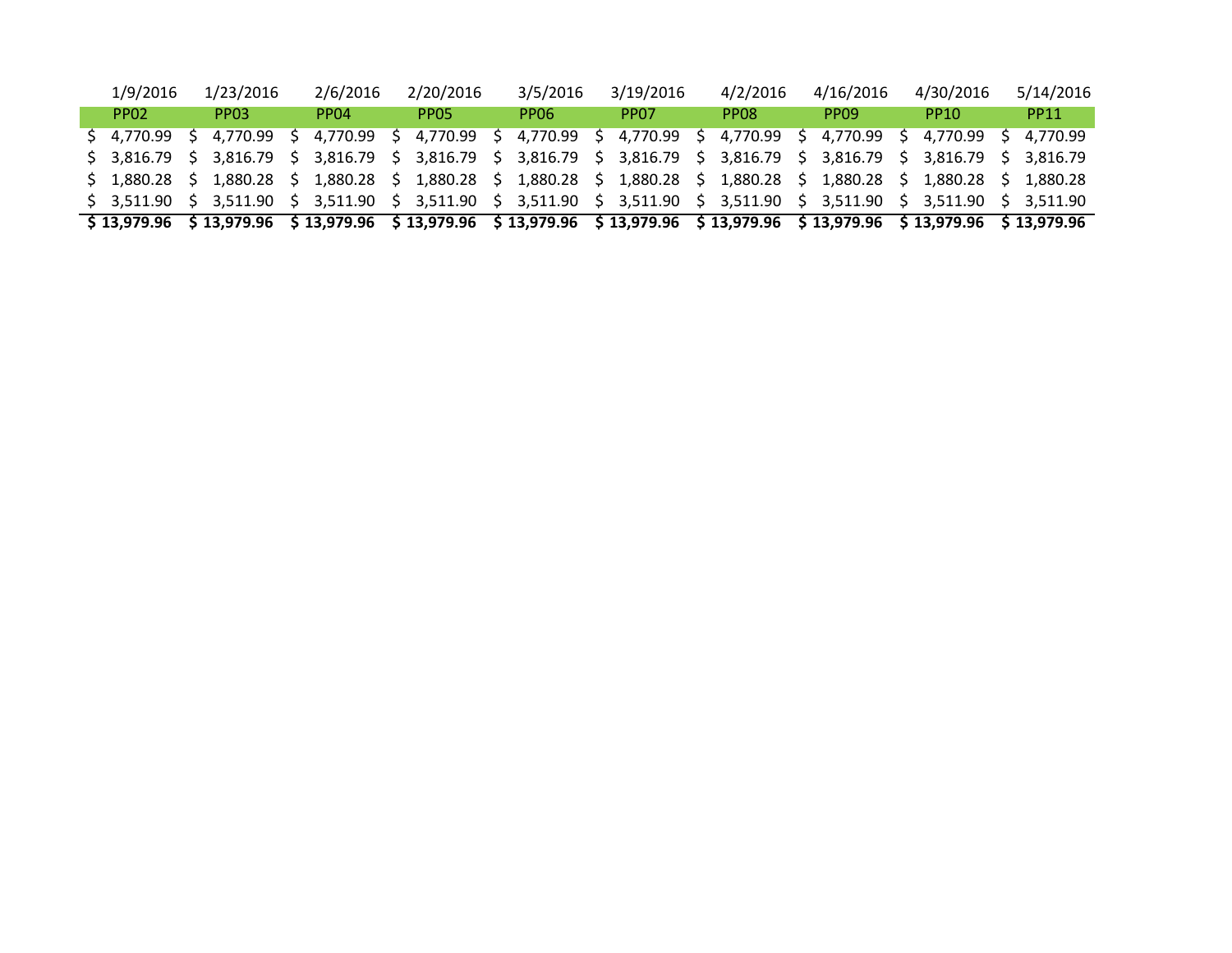| 5/28/2016                                                                                                                                      | 6/11/2016     | 6/25/2016   |    | 7/9/2016    | 7/23/2016            | 8/6/2016    | 8/20/2016               |    | 9/3/2016    | 9/17/2016   |    | 10/1/2016   |
|------------------------------------------------------------------------------------------------------------------------------------------------|---------------|-------------|----|-------------|----------------------|-------------|-------------------------|----|-------------|-------------|----|-------------|
| <b>PP12</b>                                                                                                                                    | <b>PP13</b>   | <b>PP14</b> |    | <b>PP15</b> | <b>PP16</b>          | <b>PP17</b> | <b>PP18</b>             |    | <b>PP19</b> | <b>PP20</b> |    | <b>PP21</b> |
| \$4,770.99                                                                                                                                     | \$4,770.99 \$ | 4.770.99    | S. |             | 4,770.99 \$ 4,789.27 |             | $$4,789.27$ $$4,789.27$ | S. | 4,789.27 \$ | 4.789.27    | S. | 4.789.27    |
| \$ 3,816.79 \$ 3,816.79 \$ 3,816.79 \$ 3,816.79 \$ 3,831.42 \$ 3,831.42 \$ 3,831.42 \$ 3,831.42 \$ 3,831.42 \$ 3,831.42                        |               |             |    |             |                      |             |                         |    |             |             |    |             |
| \$ 1,880.28 \$ 1,880.28 \$ 1,880.28 \$ 1,880.28 \$ 1,887.49 \$ 1,887.49 \$ 1,887.49 \$ 1,887.49 \$ 1,887.49                                    |               |             |    |             |                      |             |                         |    |             |             |    | \$1.887.49  |
| \$ 3,511.90 \$ 3,511.90 \$ 3,525.36 \$ 3,525.36 \$ 3,525.36 \$ 3,525.36 \$ 3,525.36 \$ 3,525.36 \$ 3,525.36 \$ 3,525.36                        |               |             |    |             |                      |             |                         |    |             |             |    |             |
| $$13,979.96$ $$13,979.96$ $$13,993.42$ $$13,993.42$ $$14,033.54$ $$14,033.54$ $$14,033.54$ $$14,033.54$ $$14,033.54$ $$14,033.54$ $$14,033.54$ |               |             |    |             |                      |             |                         |    |             |             |    |             |
|                                                                                                                                                |               |             |    | 261 Days    |                      |             |                         |    |             |             |    |             |

SFY17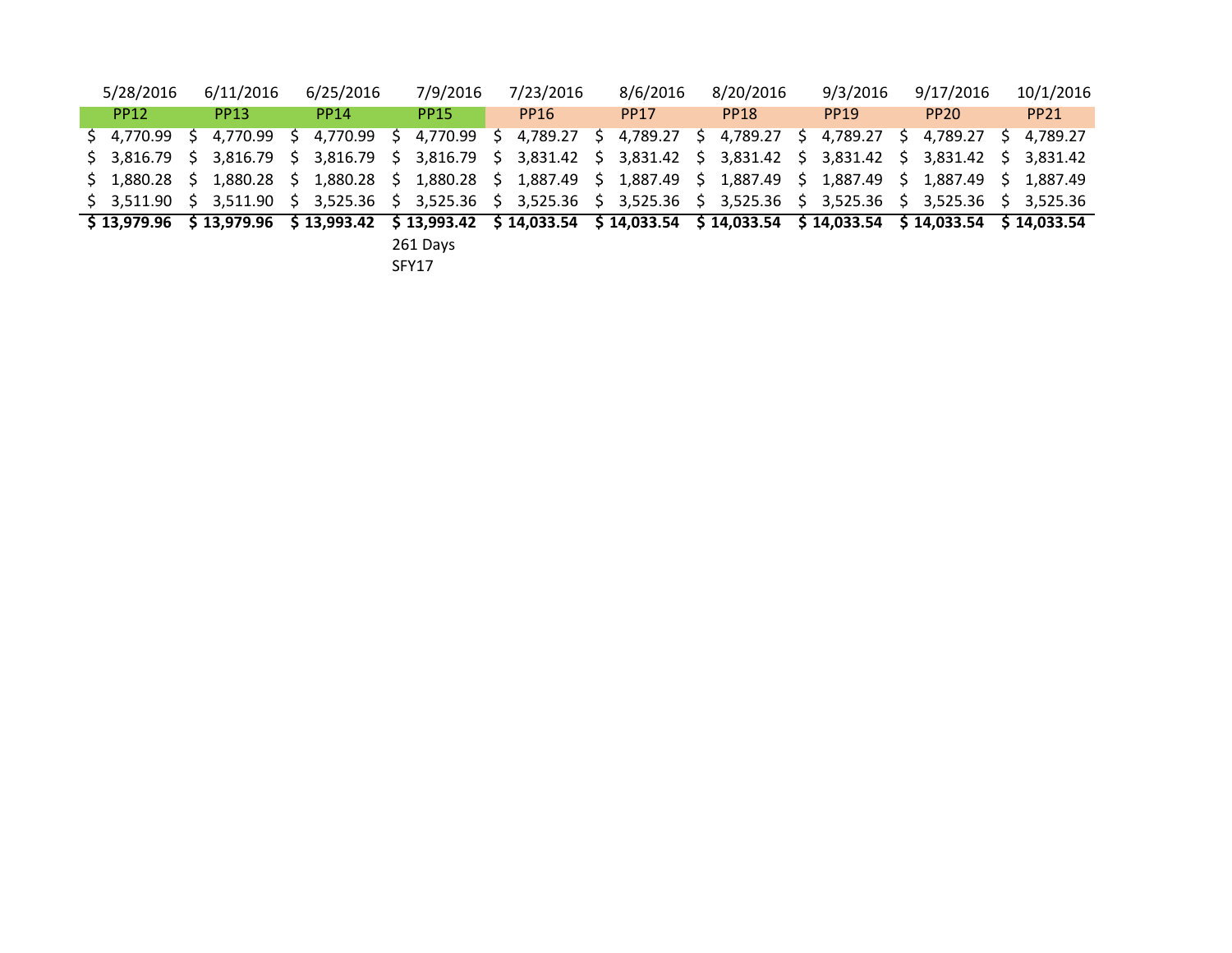| $$14,033.54$ $$14,033.54$ $$14,033.54$ $$14,033.54$ $$14,033.54$ $$14,033.54$ $$14,033.54$ $$14,033.54$ $$14,033.54$ $$14,033.54$ |                  |                  |                  |                  |                  |                  |                  |                  |                  |
|-----------------------------------------------------------------------------------------------------------------------------------|------------------|------------------|------------------|------------------|------------------|------------------|------------------|------------------|------------------|
| \$ 3,525.36 \$ 3,525.36 \$ 3,525.36 \$ 3,525.36 \$ 3,525.36 \$ 3,525.36 \$ 3,525.36 \$ 3,525.36 \$ 3,525.36 \$ 3,525.36           |                  |                  |                  |                  |                  |                  |                  |                  |                  |
| \$ 1,887.49 \$ 1,887.49 \$ 1,887.49 \$ 1,887.49 \$ 1,887.49 \$ 1,887.49 \$ 1,887.49 \$ 1,887.49 \$ 1,887.49 \$ 1,887.49           |                  |                  |                  |                  |                  |                  |                  |                  |                  |
| \$ 3,831.42 \$ 3,831.42 \$ 3,831.42 \$ 3,831.42 \$ 3,831.42 \$ 3,831.42 \$ 3,831.42 \$ 3,831.42 \$ 3,831.42 \$ 3,831.42           |                  |                  |                  |                  |                  |                  |                  |                  |                  |
| \$ 4,789.27 \$ 4,789.27 \$ 4,789.27 \$ 4,789.27 \$ 4,789.27 \$ 4,789.27 \$ 4,789.27 \$ 4,789.27 \$ 4,789.27 \$ 4,789.27           |                  |                  |                  |                  |                  |                  |                  |                  |                  |
| PP <sub>22</sub>                                                                                                                  | PP <sub>23</sub> | PP <sub>24</sub> | PP <sub>25</sub> | PP <sub>26</sub> | PP <sub>01</sub> | PP <sub>02</sub> | PP <sub>03</sub> | PP <sub>04</sub> | PP <sub>05</sub> |
| 10/15/2016                                                                                                                        | 10/29/2016       | 11/12/2016       | 11/26/2016       | 12/10/2016       | 12/24/2016       | 1/7/2017         | 1/21/2017        | 2/4/2017         | 2/18/2017        |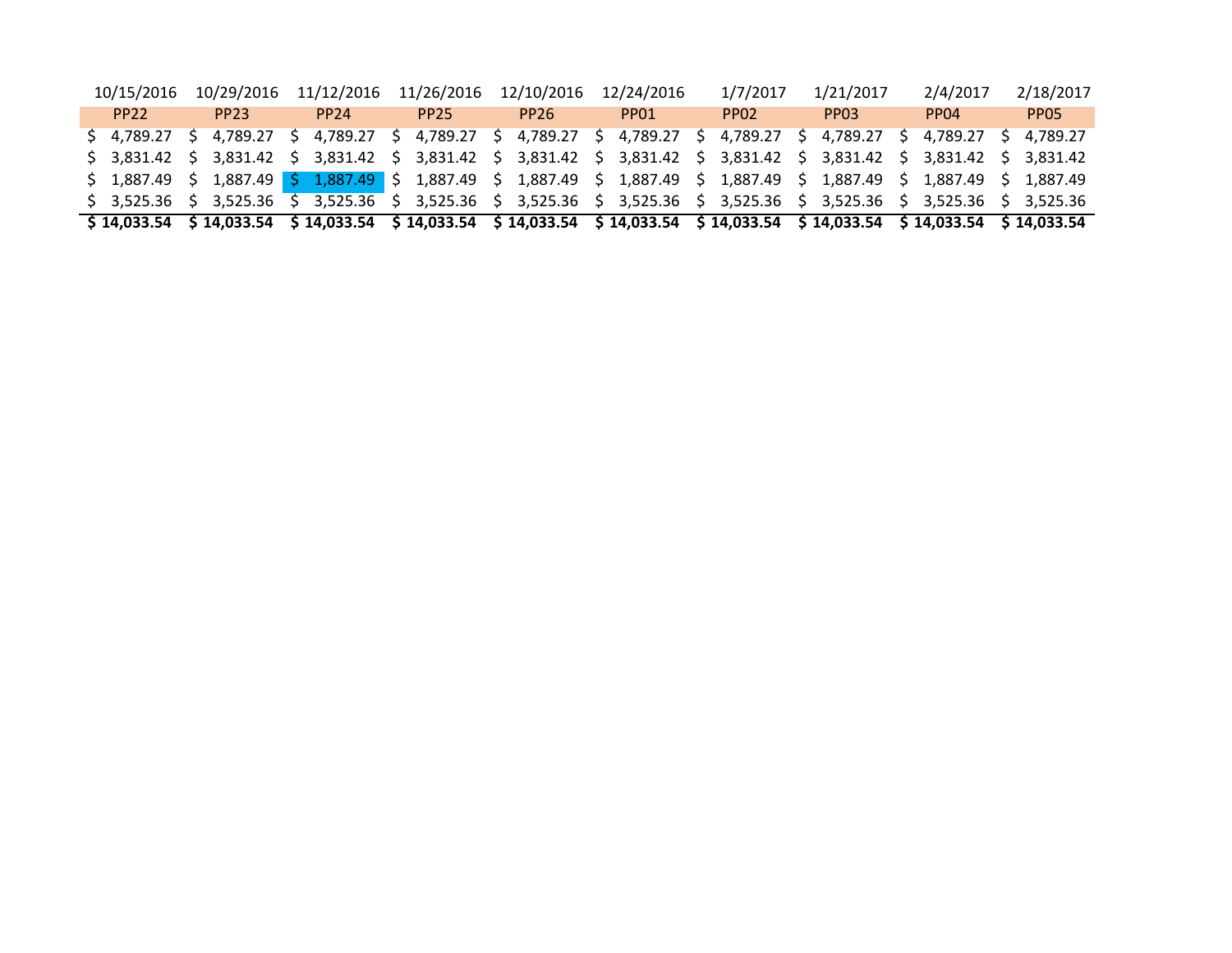|                  |           | $\frac{1}{2}$ \$ 14,033.54 \$ 14,033.54 \$ 545,716.00 \$ 245,572.21                                          |               |  |  |                                                       |
|------------------|-----------|--------------------------------------------------------------------------------------------------------------|---------------|--|--|-------------------------------------------------------|
|                  |           | $\frac{1}{5}$ 3,525.36 $\frac{1}{5}$ 3,525.36 $\frac{1}{5}$ 137,233.30 $\frac{1}{5}$ 61,754.99 $\frac{1}{5}$ |               |  |  | $68,616.65$ \$ 31,049.03 Onieal 50% salary and frigne |
|                  |           | $$1,887.49$ $$1,887.49$ $$72,966.90$ $$32,835.11$                                                            |               |  |  |                                                       |
|                  |           | $$3,831.42 \t$3,831.42 \t$149,118.15 \t$67,103.17$                                                           |               |  |  |                                                       |
|                  |           | $$4,789.27$ $$4,789.27$ $$186,397.65$ $$83,878.94$                                                           |               |  |  |                                                       |
| PP <sub>06</sub> |           | <b>PP07</b> Total Salary                                                                                     | <b>Fringe</b> |  |  |                                                       |
| 3/4/2017         | 3/18/2017 |                                                                                                              |               |  |  |                                                       |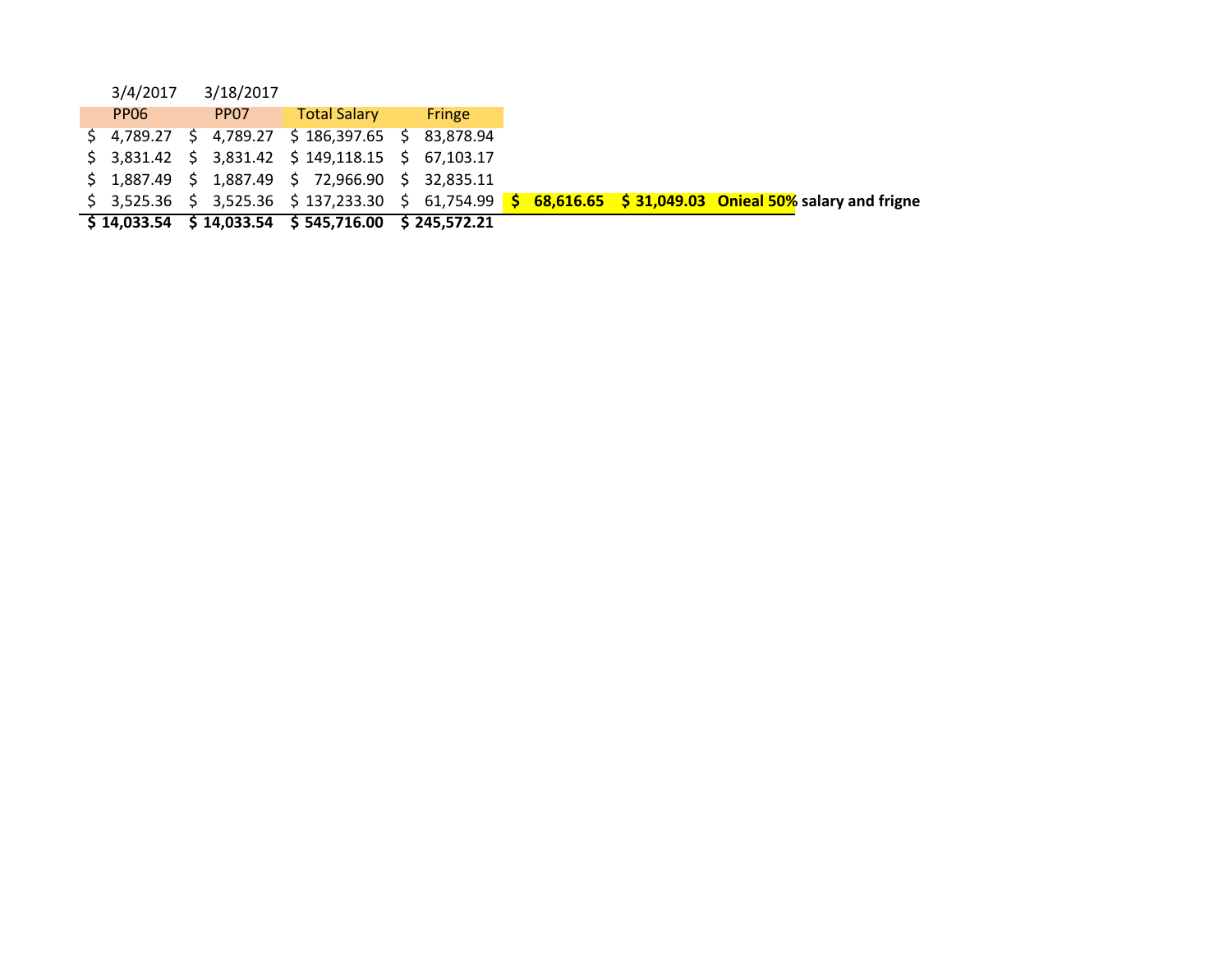

## **State of New Jersey State and Local Implementation Grant Program (SLIGP) Revised Budget Narrative**

**Personnel**

| <b>Federal:</b>     | 1,920<br>S. |
|---------------------|-------------|
| <b>Non-Federal:</b> | \$447,986   |
| Total:              | \$449,906   |

See the Detailed Budget Spreadsheet for calculations. Salary for personnel comes from the State funds as in-kind match to the SLIGP grant

- Program Manager (Non-Federal): The Program Manager is the primary point of contact for consultation with FirstNet and provides programmatic direction and oversight for the State's public safety broadband program, which includes the SLIGP project. He is responsible to ensure that the SLIGP project is completed on time and within budget, as well as keeping State executives and the State's governance structure informed of the project's status. The State intends that the current Program Manager for the New Jersey public safety broadband program (a full-time State employee) will spend approximately 60% of his time on the SLIGP project beginning October 1, 2015 through December 31, 2015 and 100% of his time on SLIGP beginning between January 1, 2016 - January 31, 2018. As noted in the Budget Revision detail, the match calculation is only required through March 18, 2017 to not exceed grant match. The budgeted costs are only for the duties associated with public safety broadband and the SLIGP grant.
- Preaward Program Manager (Federal): The Preaward Program Manager worked for approximately 40 hours in the first year on the application process. Hourly rate of approximately \$48.00 per hour for a total of \$1,920.
- Assistant Program Manager (Non-Federal): The Assistant Program Manager is the secondary point of contact for consultation with FirstNet and assists in providing programmatic direction and oversight for the State's public safety broadband program, which includes the SLIGP project. He is accountable to ensure that the SLIGP project is completed on time and within budget, as well assisting the Program Manager with informing State executives and the State's governance structure on the project's status. The State intends that the current Assistant Program Manager for the New Jersey public safety broadband program (a full-time State employee) will spend approximately 60% of his time on the SLIGP project beginning October 1, 2015 through December 31, 2015 and 100% of his time on SLIGP beginning between January 1, 2016 - January 31, 2018.As noted in the Budget Revision detail, the match calculation is only required through March 18, 2017 to not exceed grant match. The budgeted costs are only for the duties associated with public safety broadband and the SLIGP grant.
- Senior Technician (Non-Federal): The Senior Technician duties and responsibilities will include assisting the Outreach Director in the execution of the SLIGP outreach campaign, assisting in formulating outreach materials, collection and dissemination of outreach feedback from public safety constituents. The State intends that the current Senior Technician for the New Jersey public safety broadband program (a full-time State employee) will spend approximately 60% of his time on the SLIGP project beginning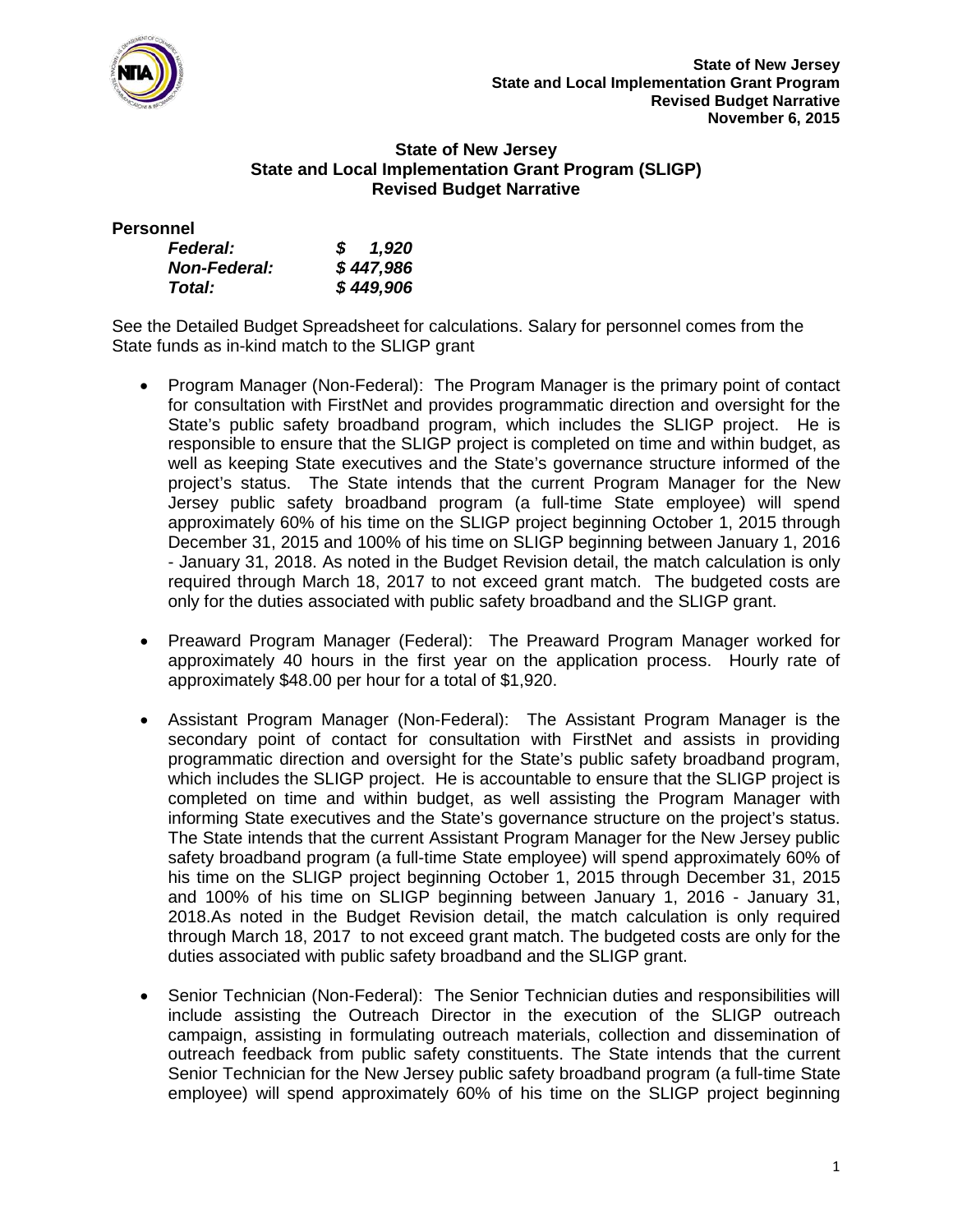

October 1, 2015 through December 31, 2015 and 100% of his time on SLIGP beginning between January 1, 2016 - January 31, 2018. As noted in the Budget Revision detail, the match calculation is only required through March 18, 2017 to not exceed grant match. The budgeted costs are only for the duties associated with public safety broadband and the SLIGP grant.

- Outreach Director (Non-Federal): The State intends that the Outreach Director will design and ensure execution of the State's SLIGP outreach campaign with the help of the Outreach Specialist. The State intends that the Outreach Director will spend approximately 50% of his time on the SLIGP project from October 1, 2015 - January 31, 2018 at a cost of \$68,616.65. The source of this match is the State's general fund, is not from another Federal source, and is not used as match for any other Federal grant.
- Key Stakeholder Agency Staff (Non-Federal): Removed from Re-Budget
- Governance Bodies (State Employee) Member Time (Non-Federal): Removed from Rebudget

## **Fringe**

| <b>Federal:</b>     | S 0       |
|---------------------|-----------|
| <b>Non-Federal:</b> | \$202,714 |
| Total:              | \$202,714 |

See the Detailed Budget Spreadsheet for calculations.

- Program Manager (Non-Federal): Benefits include FICA, unemployment, and retirement. All of this expense will be provided match from the State's general fund, is not from another Federal source, and is not used as match for any other Federal grant.
- Assistant Program Manager (Non-Federal): Benefits include FICA, unemployment, and retirement. All of this expense will be provided as match from the State's general fund, is not from another Federal source, and is not used as match for any other Federal grant.
- Senior Technician (Non-Federal): Benefits include FICA, unemployment, and retirement. All of this expense will be provided as match from the State's general fund, is not from another Federal source, and is not used as match for any other Federal grant.
- Outreach Director (Non-Federal): Benefits include FICA, unemployment, and retirement. The State intends for this position to spend 50% of the time on SLIGP, so 50% of the fringe benefits have been allocated to this grant. All of this expense will be provided as match from the State's general fund, is not from another Federal source, and is not used as match for any other Federal grant.
- Key Agency Staff (Non-Federal): Removed from Rebudget

## **Travel**

| <b>Federal:</b>     | \$13,000 |
|---------------------|----------|
| <b>Non-Federal:</b> | S 0      |
| Total:              | \$13,000 |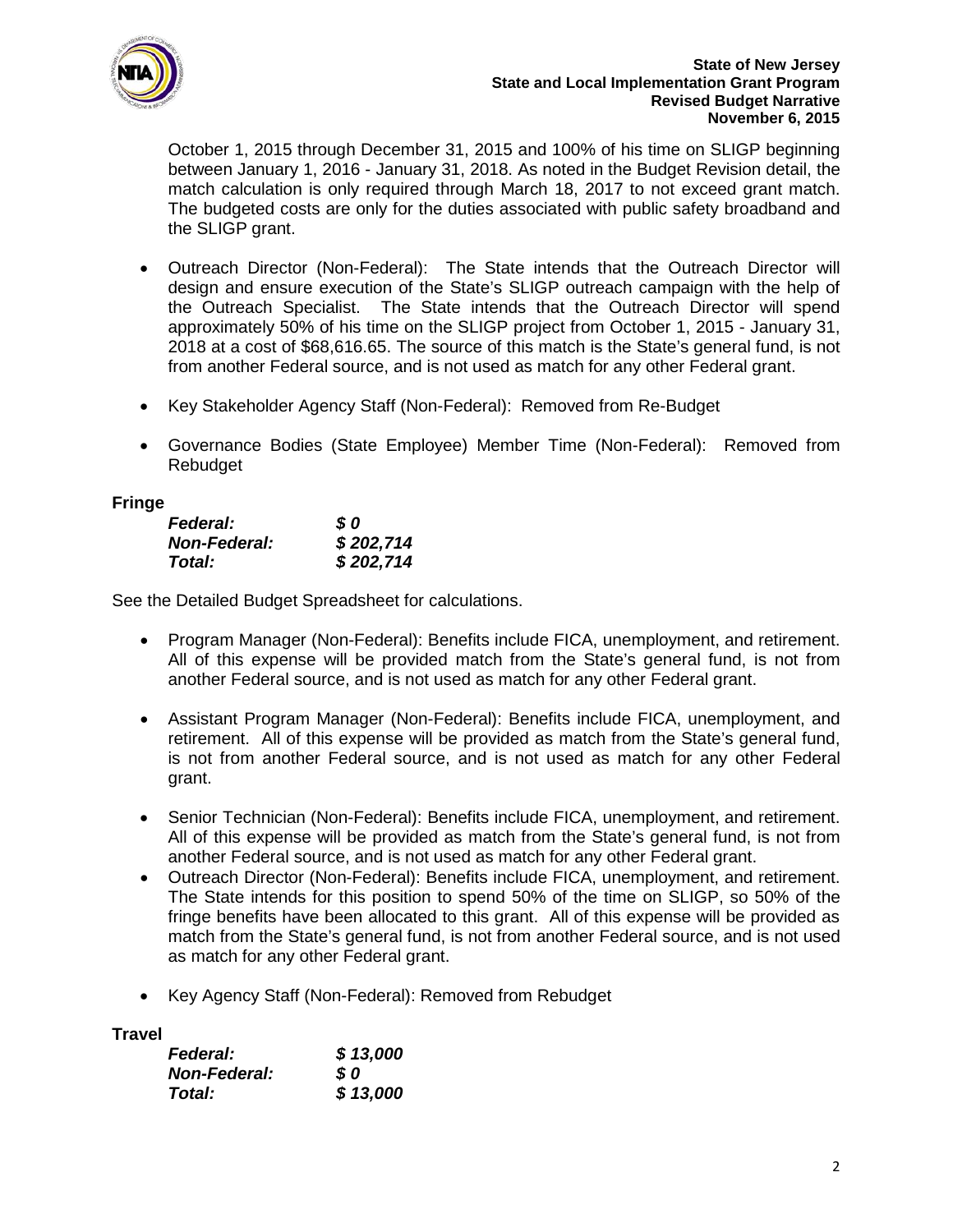

See the Detailed Budget Spreadsheet for calculations

- Mileage for Working Group Meetings (Federal): Removed from Rebudget.
- Travel for Regional and National Meetings (Federal): Staff will attend national and regional conferences to meet with FirstNet and share information and collaborate with other grant recipients. Travel costs include airfare, hotel, and per diem.

## **Equipment**

| <b>Federal:</b>     | S 0 |
|---------------------|-----|
| <b>Non-Federal:</b> | S 0 |
| Total:              | S 0 |

The State does not intend to have any equipment costs for this grant program.

## **Supplies**

| <b>Federal:</b>     | \$7,708 |
|---------------------|---------|
| <b>Non-Federal:</b> | S 0     |
| Total:              | \$7,708 |

See the Detailed Budget Spreadsheet for calculations

- Projector (Federal): The State intends to purchase a projector for use at SLIGP education and outreach meetings.
- Office Supplies (Federal): The State intends to purchase paper, folders, pens, and other general office supplies which will be used by the project team for grant-related activities.
- Laptops (Federal): The State intends to purchase new laptops for shared use by the SLIGP project team while on travel and for conducting other grant-related work.

| Contractual         |             |
|---------------------|-------------|
| <b>Federal:</b>     | \$2,673,533 |
| <b>Non-Federal:</b> | SO.         |
| <b>Total:</b>       | \$2,673,533 |

See the Detailed Budget Spreadsheet for calculations.

• Project Manager (Federal): The State intends to use a contractor at about 75% of time to manage the SLIGP project on a day-to-day basis. The budgeted costs are only for the duties associated with public safety broadband and the SLIGP grant. The hourly rate for this contractor position is the hourly rate established in the State's standing Quality Assurance / Project Management contract established through the State's open, competitive procurement process pursuant to New Jersey procurement law.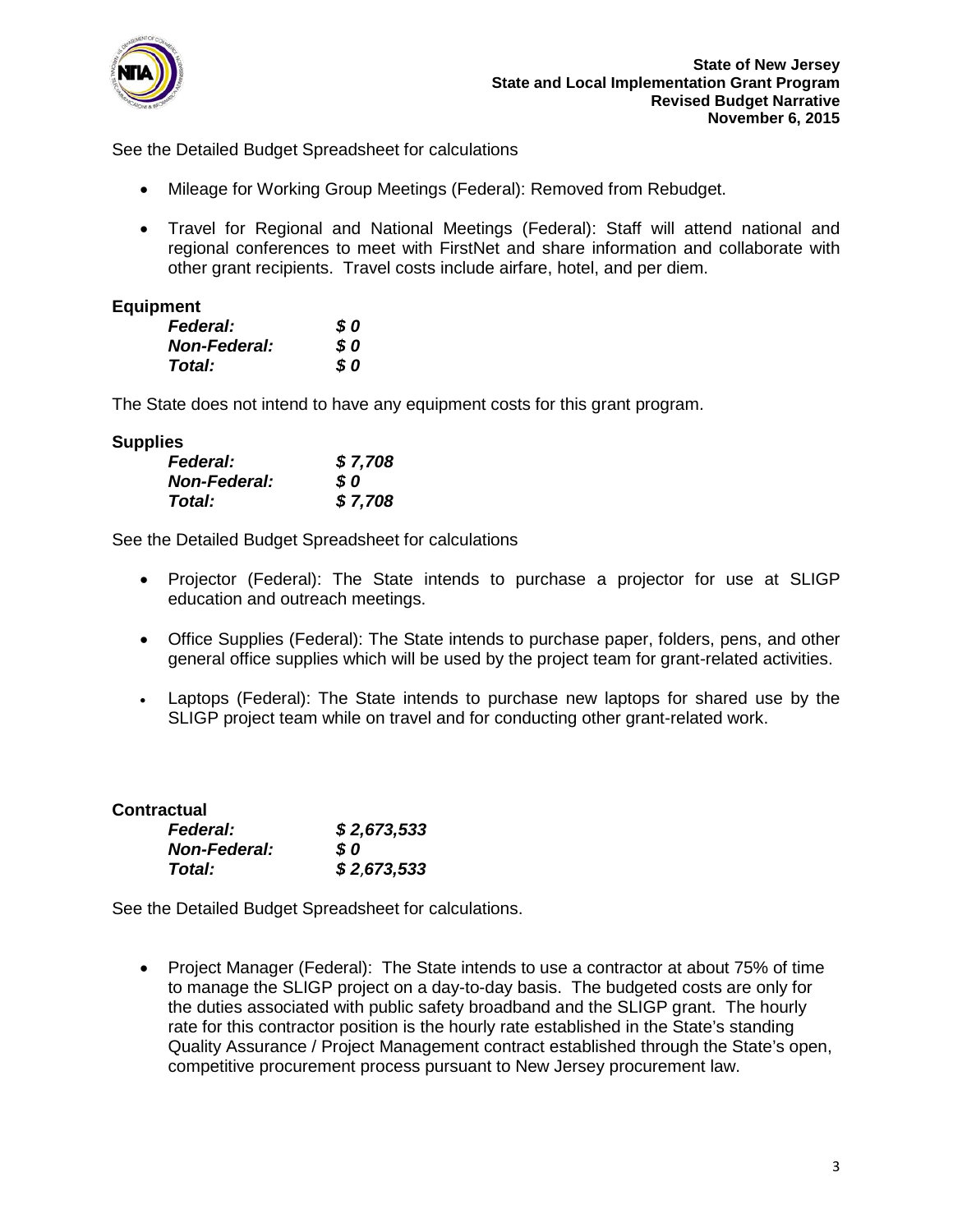

- Grants Manager (Federal): The Grants Manager is a contracted position and will spend approximately 3 hours a day, 4 days a week, January 1, 2016 thru April 30, 2016 on SLIGP grant activities and then 3 hours a day, 5 days a week from May 1, 2016 thru January 31, 2018. The budgeted costs are only for the duties associated with public safety broadband and the SLIGP grant. The hourly rate for this contractor position is the hourly rate established in the State's standing Quality Assurance / Project Management contract established through the State's open, competitive procurement process pursuant to New Jersey procurement law.
- Broadband SME (Federal): The State intends to use a contractor at about 75% of time to support the SLIGP's outreach, education, as well as data collection efforts by providing expertise on LTE usage and application opportunities. The budgeted costs are only for the duties associated with public safety broadband and the SLIGP grant. The hourly rate for this contractor position is specified in the State's standing Staff Augmentation contract established through New Jersey's Participating Addendum to Commonwealth of Pennsylvania Contract No. 4400007198; the New Jersey Participating Addendum and the resulting Staff Augmentation contract both meet with the requirements of New Jersey state procurement law.
- Administrative and Data Support (Federal): The Administrative and Data Support position is a contracted position and will spend approximately 3 hours a day, 4 days a week, January 1,2016 thru April 30, 2016 on SLIGP grant activities and then 3 hours a day, 5 days a week from May 1, 2016 thru January 31, 2018. The position will assist with arranging educational and requirements-gathering events, and performing data management tasks associated with maintaining stakeholder contacts and site identification/evaluation databases. The budgeted costs are only for the duties associated with public safety broadband and the SLIGP grant. The hourly rate for this contractor position is the hourly rate established in the State's standing Quality Assurance / Project Management contract established through the State's open, competitive procurement process pursuant to New Jersey procurement law.
- Outreach Specialist (Federal): The State intends to use a contractor, working full time in conjunction with the Outreach Director (a State employee) to accomplish the many outreach activities required under the SLIGP, including implementing the outreach campaign designed by the Outreach Director. The budgeted costs are only for the duties associated with public safety broadband and the SLIGP grant. The State intends to use its standing Staff Augmentation contract to procure the Outreach Specialist resource, paying that resource pursuant to the appropriate rate specified in that contract. Though the Outreach Specialist will support the Outreach Director, the State expects that the hourly rate for the Outreach Specialist (a contractor) will be greater than the calculated hourly rate for the Outreach Director (a full-time State employee). It is not uncommon that contractor rates exceed those of State employees. The State often relies upon contract labor for limited duration projects such as SLIGP because of the substantial delay and uncertainty involved in hiring new State employees.
- Governance Support (Federal): The State intends to use a contractor at about 20% of time to provide legal and policy support for the statewide governance structure under the SLIGP. The budgeted costs are only for the duties associated with public safety broadband and the SLIGP grant. The hourly rate for this contractor position is specified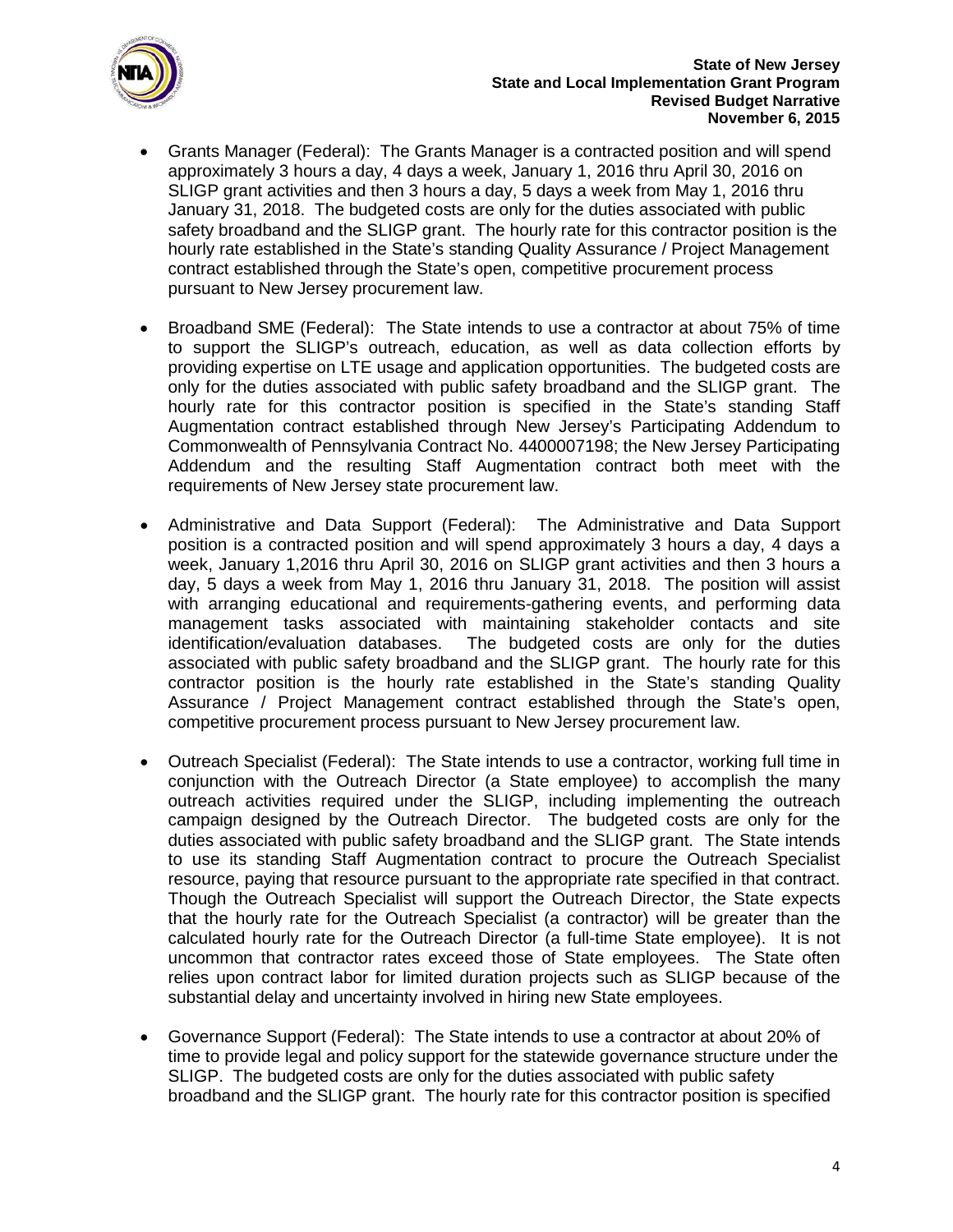

in the State's standing Staff Augmentation contract established through New Jersey's Participating Addendum to Commonwealth of Pennsylvania Contract No. 4400007198; the New Jersey Participating Addendum and the resulting Staff Augmentation contract both meet with the requirements of New Jersey state procurement law.

- Pre-award Governance Support (Federal): Prior to award, this resource will work an estimated 40 hours in preparing the SLIGP application and associated documents.
- Site Assessment Services: Removed from Rebudget
- Data Collection and Gathering Services (Federal): During Phase 2, the State intends to contract with a data collection firm to gather information about potential users, their requirements, and other information as requested by FirstNet/NTIA. Though this is a broad Phase 2 activity that the State hopes to procure on a fixed price basis, the State estimates it will require approximately 942 hours of labor at \$163.26 per hour, or a total cost of \$153,791.

## **Construction**

| <b>Federal:</b>     | S 0 |
|---------------------|-----|
| <b>Non-Federal:</b> | S 0 |
| Total:              | S 0 |

The State does not plan to have any construction costs for this grant program.

## **Other**

| <b>Federal:</b>     | \$15,766.58 |
|---------------------|-------------|
| <b>Non-Federal:</b> | \$31,024.89 |
| Total:              | \$46,791.47 |

See the Detailed Budget Spreadsheet for calculations

- Governance Bodies (Non-State Employee) Member Time (Non-Federal): Removed from Rebudget
- Printing (Federal): OHSP estimated cost of printing flyers, posters, and SLIGP information data sheets through State contract vendors to provide information on the PSBN and how it can be used by various public safety entities. The State intends to print copies and distribute them at meetings with local jurisdictions.
- Meeting Attendance Time (Non-Federal): The State intends to hold SLIGP education and outreach meetings for the award period. Room Rental and services for 1 meeting per month for 20 months. The State intends that these meetings will be attended by representatives of local jurisdictions. The State intends that the local jurisdictions will donate the time their staff spends to participate in these meetings as an in-kind match, which is not from another Federal source and is not used as match for any other Federal grant.

The State intends to value the representatives' time consistent with "Value of a Volunteer Hour by State," published by Independent Sector, which provides an average hourly rate (omitting benefits) for New Jersey, based upon Bureau of Labor Statistics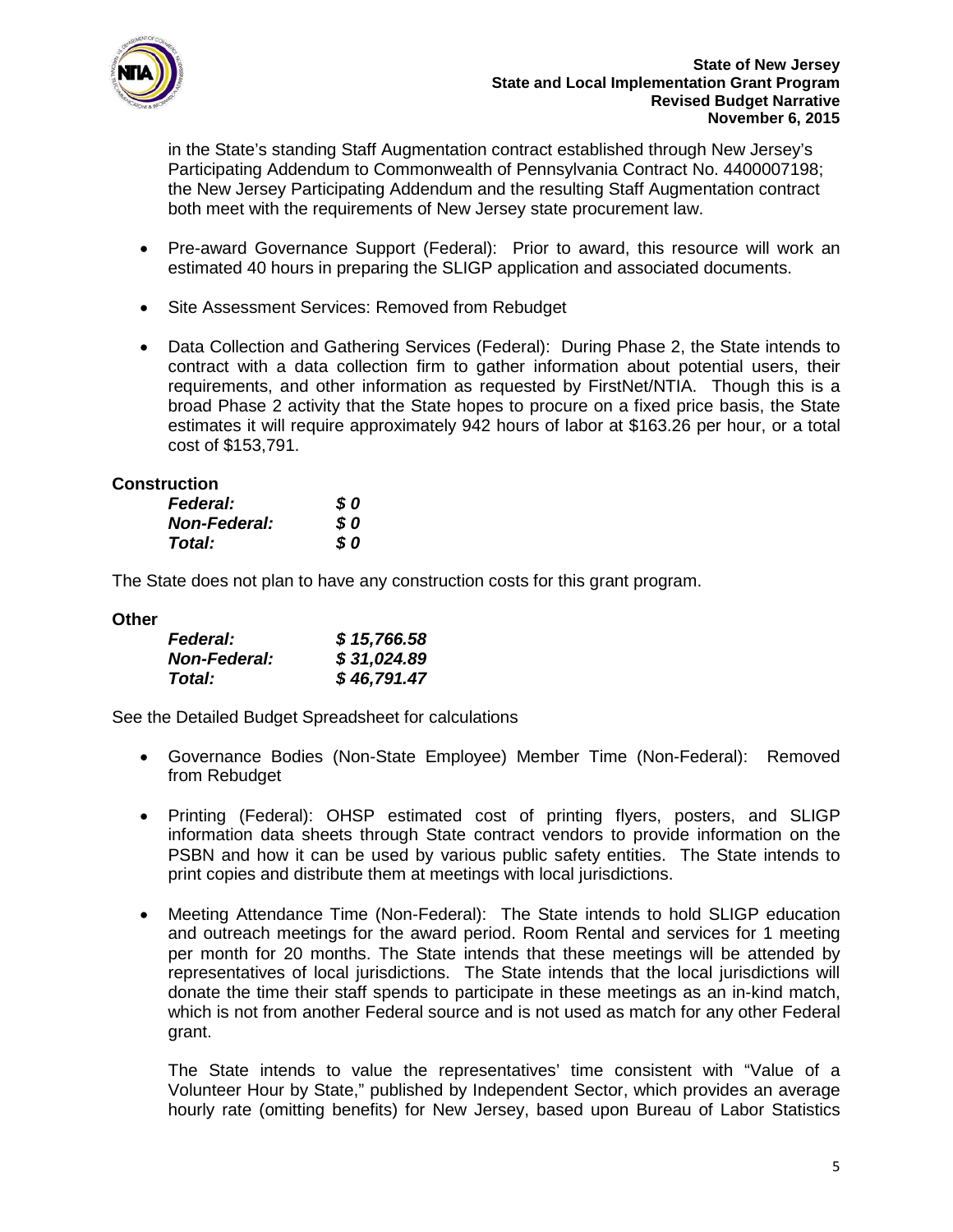

#### **State of New Jersey State and Local Implementation Grant Program Revised Budget Narrative November 6, 2015**

data. The State intends that it will discuss this time donation with each jurisdiction and obtain letters of support from each jurisdiction indicating the jurisdiction's intent to provide this time donation and the jurisdiction's understanding of documentation the State plans to maintain to support the time donations. The State intends to establish appropriate procedures to record and track these time donations in the State's accounting system, including attendee sign-in sheets providing required information to assure applicability match validity.

• Meeting Facilities (Federal): Where necessary, the State intends to purchase access to meeting facilities for education and outreach meetings, including any equipment rental (such as screens upon which to project a presentation).

## **Indirect**

| <b>Federal:</b>     | <b>SO</b> |
|---------------------|-----------|
| <b>Non-Federal:</b> | S 0       |
| Total:              | S 0       |

The State intends to meet its matching obligation entirely through direct costs, as explained in the Detailed Budget Spreadsheet. Should this intention change, the State will make application to NTIA to revise its SLIGP budget and will provide a copy of a current Negotiated Indirect Cost Rate Agreement.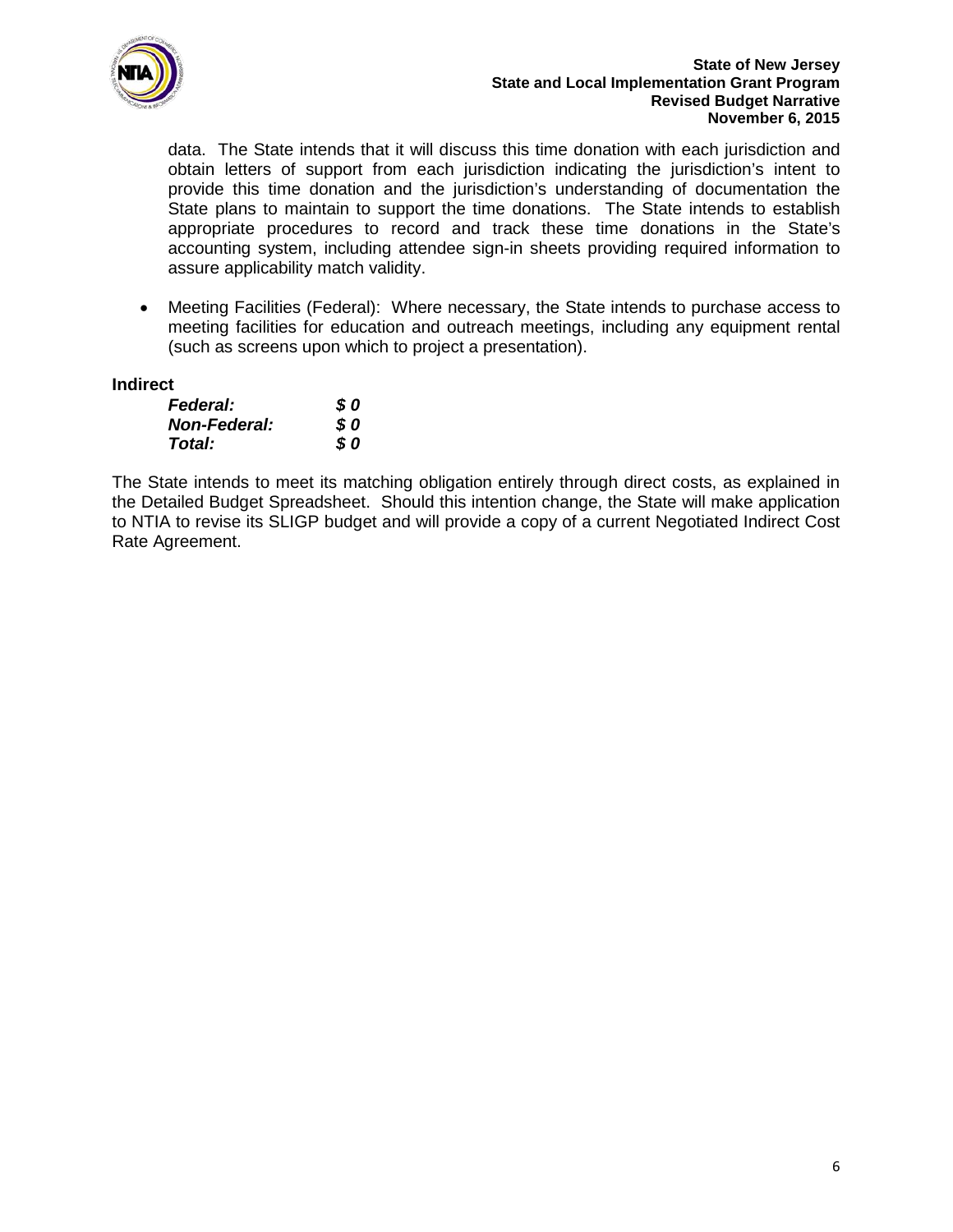# **BUDGET INFORMATION - Non-Construction Programs** OMB Number: 4040-0006 Expiration Date: 06/30/2014

**\$ Grant Program Function or Activity (a) Catalog of Federal Domestic Assistance Number (b) Estimated Unobligated Funds New or Revised Budget Federal (c) Non-Federal(d) Federal(e) Non-Federal (f) Total(g) 5. Totals4. 3. 2. 1.SLIGP**. SLIGP || |11.549 | |\$ | ||\$ | ||\$ | 2,711,928.00||\$ | 681,725.00||\$ **\$ \$ \$ \$ \$ 2,711,928.00 681,725.00 3,393,653.00 11.549 2,711,928.00 681,725.00 3,393,653.00**

#### **SECTION A - BUDGET SUMMARY**

Standard Form 424A (Rev. 7- 97) Prescribed by OMB (Circular A -102) Page 1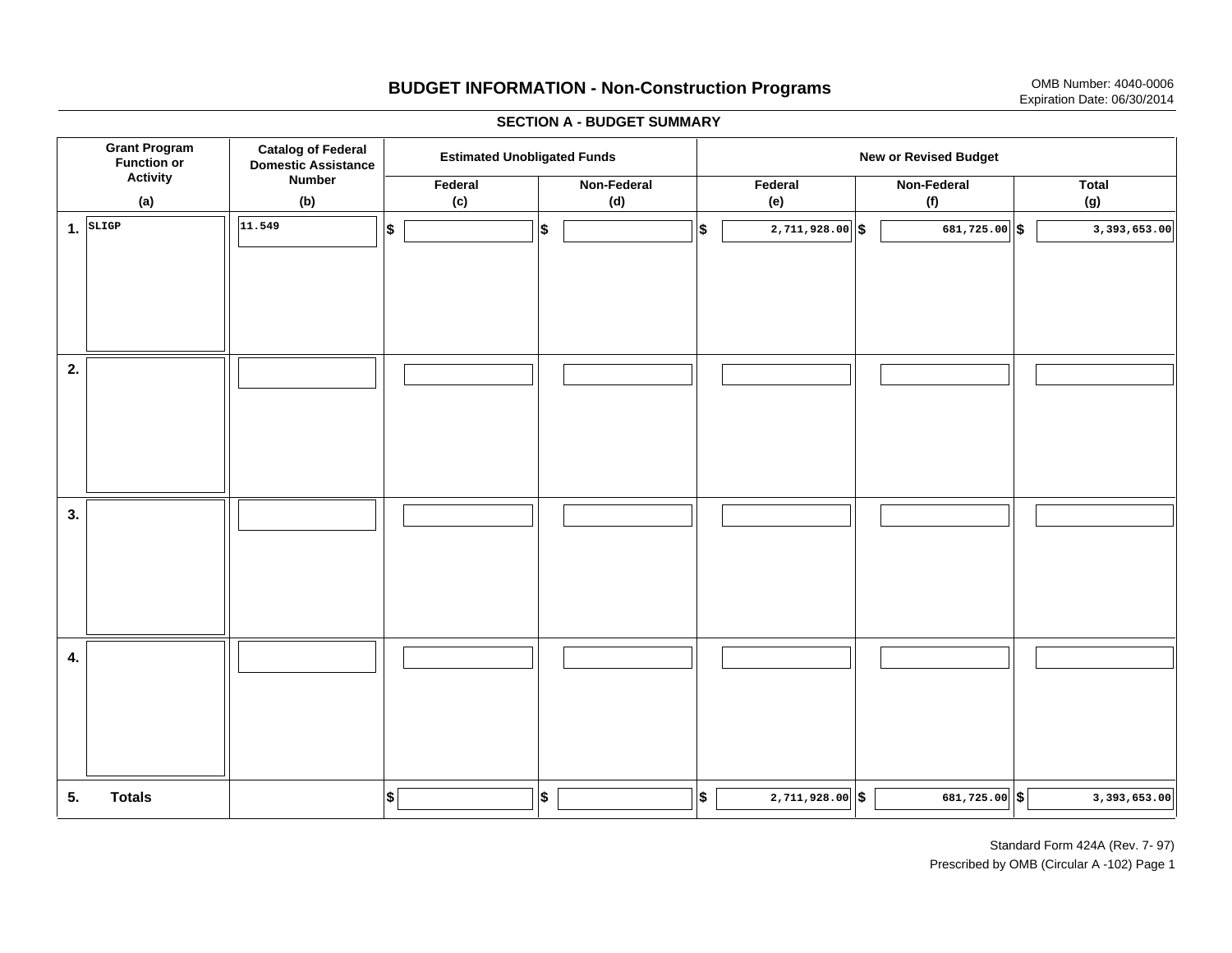### **SECTION B - BUDGET CATEGORIES**

| 6. Object Class Categories             |                          | Total |                         |                        |                                                                |
|----------------------------------------|--------------------------|-------|-------------------------|------------------------|----------------------------------------------------------------|
|                                        | (1)                      | (2)   | $\overline{(3)}$        | (4)                    | (5)                                                            |
|                                        | SLIGP                    |       |                         |                        |                                                                |
| a. Personnel                           | $\vert \mathsf{s} \vert$ | \$    | $1,920.00$ \$<br>\$     | $\sqrt{447,986.00}$ \$ | 449,906.00                                                     |
| b. Fringe Benefits                     |                          |       |                         | 202,714.00             | 202,714.00                                                     |
| c. Travel                              |                          |       | 13,000.00               |                        | 13,000.00                                                      |
| d. Equipment                           |                          |       |                         |                        |                                                                |
| e. Supplies                            |                          |       | 7,708.00                |                        | 7,708.00                                                       |
| f. Contractual                         |                          |       | 2,673,533.00            |                        | 2,673,533.00                                                   |
| g. Construction                        |                          |       |                         |                        |                                                                |
| h. Other                               |                          |       | 15,767.00               | 31,025.00              | 46,792.00                                                      |
| i. Total Direct Charges (sum of 6a-6h) |                          |       | 2,711,928.00            | 681,725.00 $ \$$       | 3,393,653.00                                                   |
| j. Indirect Charges                    |                          |       |                         |                        | $\left  \right\rangle$                                         |
| k. TOTALS (sum of 6i and 6j)           | \$                       | 5     | $2,711,928.00$ \$<br>\$ | 681,725.00 $  $ \$     | 3,393,653.00                                                   |
|                                        |                          |       |                         |                        |                                                                |
| 7. Program Income                      | \$                       | \$    | \$                      | \$                     | $ \boldsymbol{\mathsf{s}} $<br>Standard Form $124A$ (Pou 7 07) |

**Authorized for Local Reproduction**

Standard Form 424A (Rev. 7- 97)

Prescribed by OMB (Circular A -102) Page 1A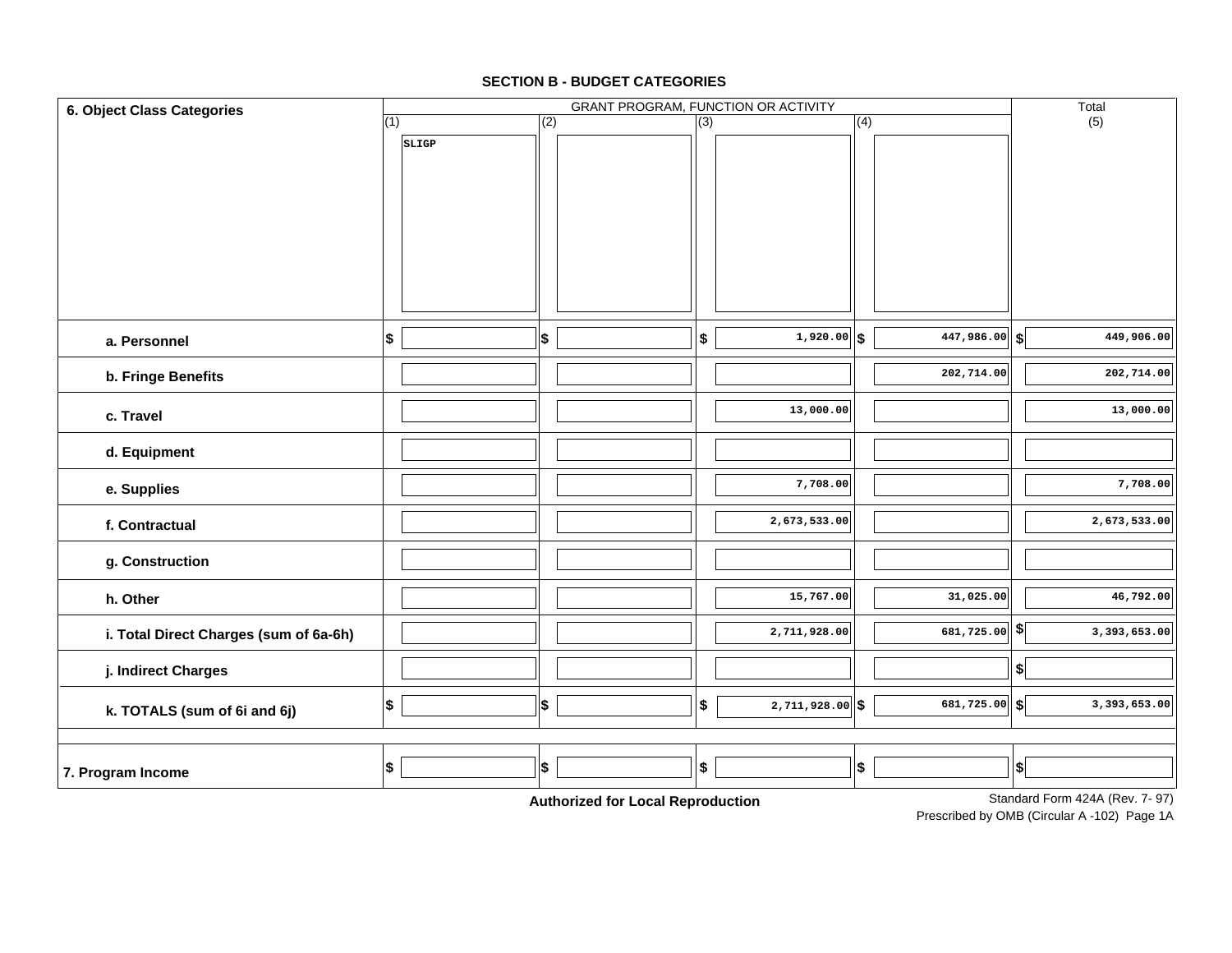| <b>SECTION C - NON-FEDERAL RESOURCES</b>     |                                                                                 |    |                                          |            |                               |                         |                              |                  |
|----------------------------------------------|---------------------------------------------------------------------------------|----|------------------------------------------|------------|-------------------------------|-------------------------|------------------------------|------------------|
| (a) Grant Program                            |                                                                                 |    | (b) Applicant                            |            | (c) State                     |                         | (d) Other Sources            | (e)TOTALS        |
| SLIGP<br>8.                                  |                                                                                 | \$ | 681,725.00                               | 5          |                               | $\sqrt[6]{\frac{1}{2}}$ |                              | \$<br>681,725.00 |
| 9.                                           |                                                                                 |    |                                          |            |                               |                         |                              |                  |
| 10.                                          |                                                                                 |    |                                          |            |                               |                         |                              |                  |
| 11.                                          |                                                                                 |    |                                          |            |                               |                         |                              |                  |
| 12. TOTAL (sum of lines 8-11)                |                                                                                 | \$ | 681,725.00                               | $\vert$ \$ |                               | \$                      |                              | \$<br>681,725.00 |
|                                              |                                                                                 |    | <b>SECTION D - FORECASTED CASH NEEDS</b> |            |                               |                         |                              |                  |
|                                              | <b>Total for 1st Year</b>                                                       |    | <b>1st Quarter</b>                       |            | 2nd Quarter                   |                         | 3rd Quarter                  | 4th Quarter      |
| 13. Federal                                  | 69,496.00 \$                                                                    |    |                                          | \$         |                               | \$                      |                              | \$<br>69,496.00  |
| 14. Non-Federal                              |                                                                                 |    |                                          |            |                               |                         |                              |                  |
| 15. TOTAL (sum of lines 13 and 14)           | 69,496.00 \$<br>\$                                                              |    |                                          | \$         |                               | $\vert$ \$ $\vert$      |                              | \$<br>69,496.00  |
|                                              | SECTION E - BUDGET ESTIMATES OF FEDERAL FUNDS NEEDED FOR BALANCE OF THE PROJECT |    |                                          |            |                               |                         |                              |                  |
| (a) Grant Program                            |                                                                                 |    |                                          |            | <b>FUTURE FUNDING PERIODS</b> |                         | (YEARS)                      |                  |
|                                              |                                                                                 |    | (b)First                                 |            | (c) Second                    |                         | (d) Third                    | (e) Fourth       |
| SLIGP<br>16.                                 |                                                                                 | \$ | $69,496.00$ \\$                          |            | 500,399.00                    | S.                      | $2,224,422.00$ \$            | 3,393,653.00     |
| 17.                                          |                                                                                 |    |                                          |            |                               |                         |                              |                  |
| 18.                                          |                                                                                 |    |                                          |            |                               |                         |                              |                  |
| 19.                                          |                                                                                 |    |                                          |            |                               |                         |                              |                  |
| 20. TOTAL (sum of lines 16 - 19)             |                                                                                 | \$ | $\overline{69,}496.00$ \\$               |            | 500,399.00                    | S                       | $\overline{2,224,422.00}$ \$ | 3,393,653.00     |
| <b>SECTION F - OTHER BUDGET INFORMATION</b>  |                                                                                 |    |                                          |            |                               |                         |                              |                  |
| 21. Direct Charges:<br>22. Indirect Charges: |                                                                                 |    |                                          |            |                               |                         |                              |                  |
| 23. Remarks:                                 |                                                                                 |    |                                          |            |                               |                         |                              |                  |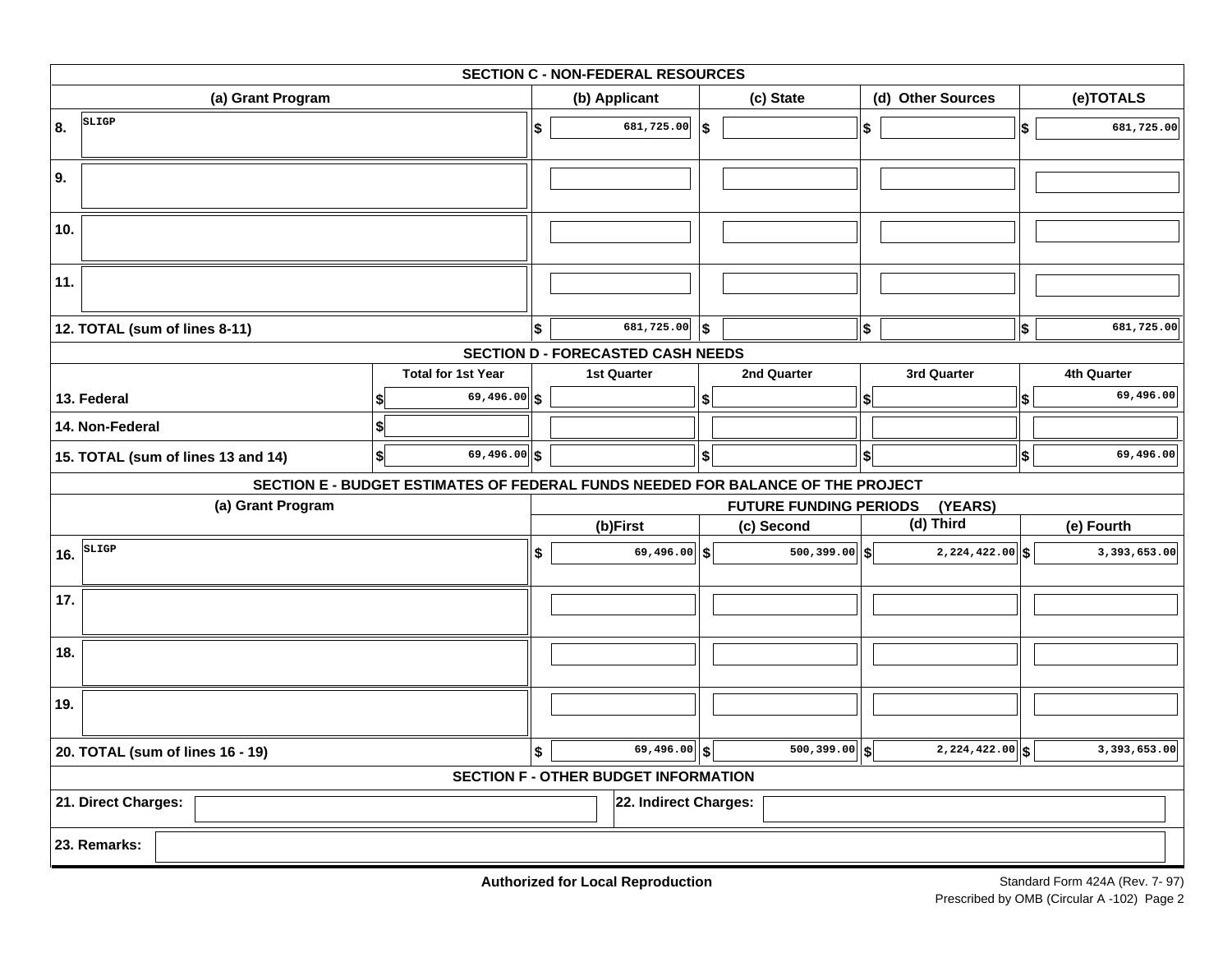## **State and Local Implementation Grant Program (SLIGP) Supplemental Application Narrative**

## **14. Phase Two Funding**

a. Describe the activities that you expect to undertake with the Phase 2 funding when it is made available to the State, Territory, or District.

The State of New Jersey intends to collect under SLIGP all of the data listed by FirstNet in its February 2015 request. In carrying these activities, the project team will leverage lessons learned during the BTOP-financed JerseyNet project in the Route 21 Corridor, Atlantic City and Camden. The State intends to collect data such as the following:

- Coverage objectives, in build-out phases
- Public safety entity information, including personnel counts
- Devices, including counts and types
- User maps based on jurisdiction
- Common response areas
- Application usage (current and forecasted)
- Current data usage
- Current mobile data providers, as well as current service plan types and costs and any current specialized services
- Public safety barriers to broadband adoption

New Jersey's intent is to rely primarily on survey responses from public safety personnel statewide to provide the requested data. We have prepared the survey and intend to use SurveyMonkey to collect and analyze responses. In order to ensure a strong response rate, we intend plan to enlist leaders in each discipline to distribute the survey to their constituents with a personal request that the recipient respond to the survey questions. We are targeting to complete data collection activities by the end of September 2017. We expect our coverage analysis to arise

According to the Paperwork Reduction Act, as amended, no persons are required to respond to a collection of information unless it displays a valid OMB Control Number. The valid OMB control number for this information collection is OMB No. 0660-0038, expiring 7/31/2013. Public reporting burden for this collection of information is estimated to average 10 hours per response, including time for reviewing instructions, searching existing data sources, gathering and maintaining the data needed, and completing and reviewing the collection of information. Send comments regarding the burden estimate or any other aspect of this collection of information, including suggestions for reducing this burden, to Michael E. Dame, Director, State and Local Implementation Grant Program, Office of Public Safety Communications, National Telecommunications and Information Administration, U.S. Department of Commerce (DOC), 1401 Constitution Avenue, N.W., HCHB, Room 7324, Washington, D.C. 20230.